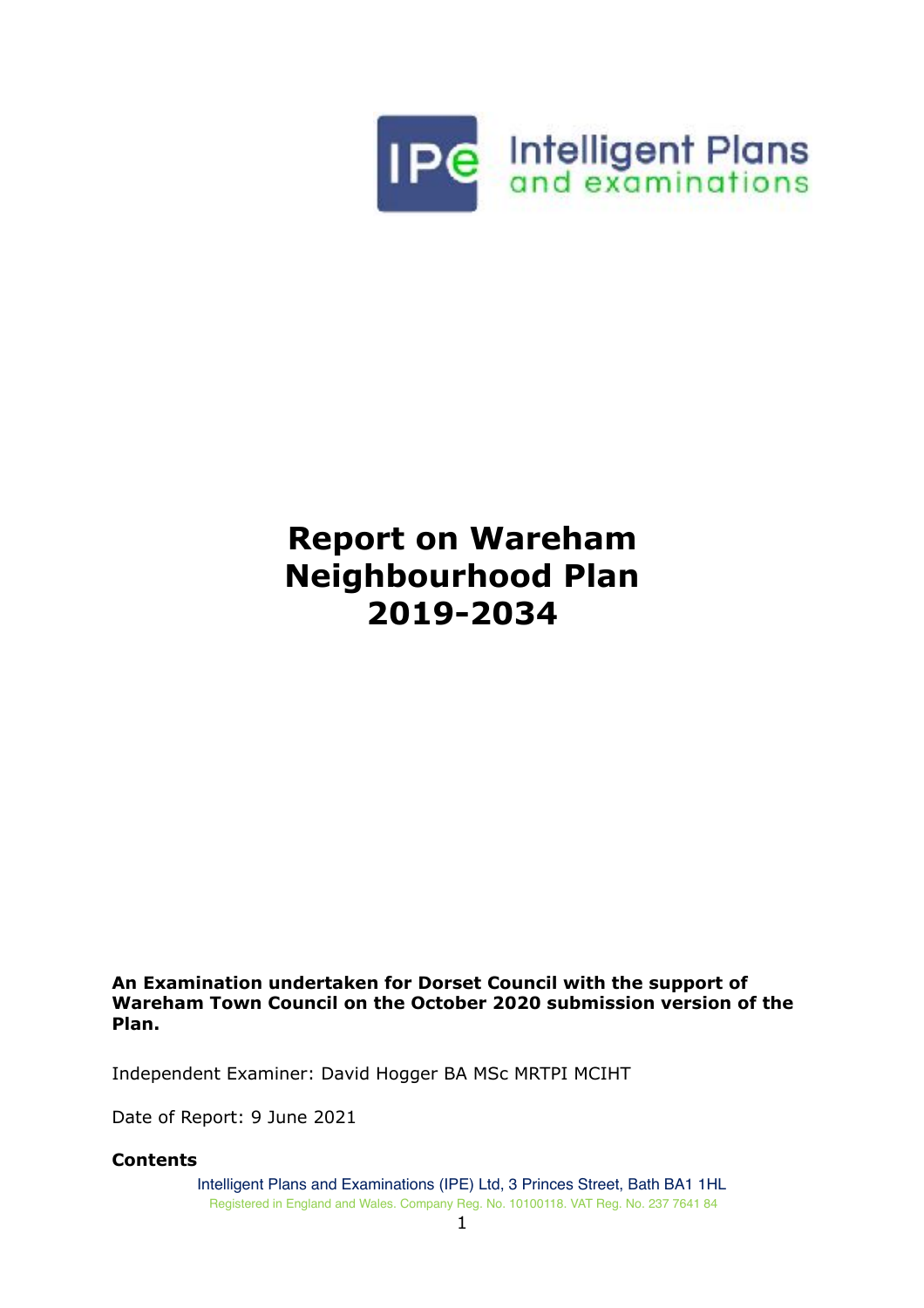|           |                                                                      | Page |
|-----------|----------------------------------------------------------------------|------|
|           | <b>Main Findings</b> - Executive Summary                             | 4    |
|           | 1. Introduction and Background                                       | 4    |
|           | Wareham Neighbourhood Plan 2019-2034                                 | 4    |
| ٠         | The Independent Examiner                                             | 5    |
| $\bullet$ | The Scope of the Examination                                         | 5    |
|           | The Basic Conditions                                                 | 6    |
|           | 2. Approach to the Examination                                       | 6    |
|           | <b>Planning Policy Context</b>                                       | 6    |
| ٠         | <b>Submitted Documents</b>                                           | 7    |
| ٠         | <b>Site Visit</b>                                                    | 8    |
|           | Written Representations with or without Public<br>Hearing            | 8    |
|           | Modifications                                                        | 8    |
|           | 3. Procedural Compliance and Human Rights                            | 8    |
|           | Qualifying Body and Neighbourhood Plan Area                          | 8    |
|           | Plan Period                                                          | 8    |
|           | Neighbourhood Plan Preparation and Consultation                      | 8    |
|           | Development and Use of Land                                          | 9    |
|           | <b>Excluded Development</b>                                          | 9    |
|           | Human Rights                                                         | 9    |
|           | 4. Compliance with the Basic Conditions                              | 10   |
|           | <b>EU Obligations</b>                                                | 10   |
|           | Main Issues                                                          | 10   |
|           | General Issues of Compliance of the Plan                             | 10   |
|           | National Policy, Sustainable Development<br>and the Development Plan | 10   |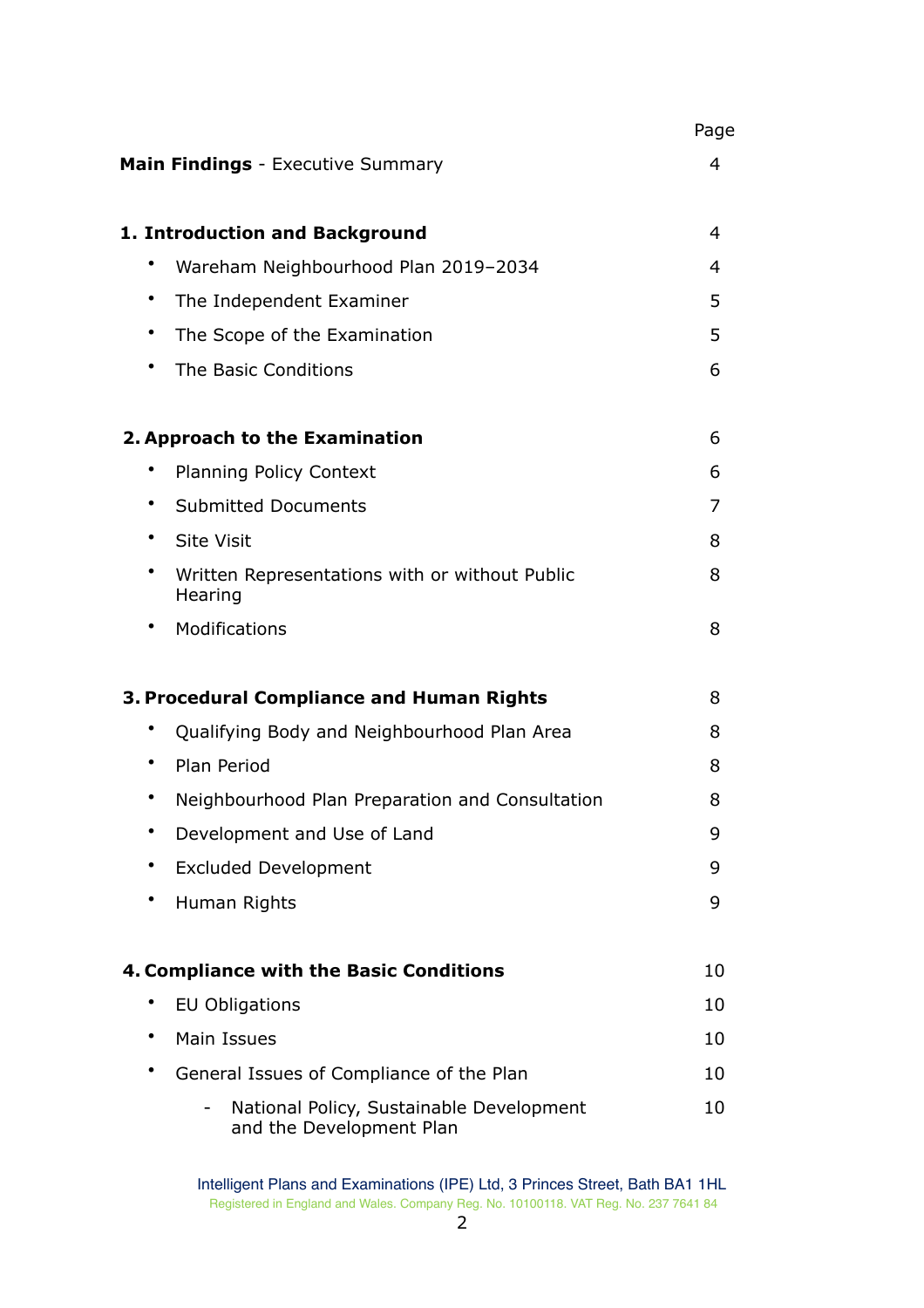| $\bullet$ | Specific Issues of Compliance of the Plan's Policies                   | 11 |
|-----------|------------------------------------------------------------------------|----|
|           | Introduction<br>$\overline{\phantom{0}}$                               | 11 |
|           | Our Vision, Objectives and Themes                                      | 12 |
|           | Housing and Development (Policies H1 to<br>H11)                        | 12 |
|           | A Thriving Town Centre (Policies TC1 to<br>TC7)                        | 17 |
|           | A Pedestrian and Cycle Friendly Town<br>(Policies PC1 to PC4)          | 18 |
|           | Local Green Spaces and Community<br>Facilities (Policies GS1 to GS3)   | 22 |
|           | A Locally Distinctive and Sustainable Place<br>(Policies LDP1 to LDP4) | 24 |
| $\bullet$ | Key Projects, Monitoring and Review                                    | 25 |
| ٠         | <b>Other Matters</b>                                                   | 26 |
|           | <b>5. Conclusions</b>                                                  | 26 |
| ٠         | Summary                                                                | 26 |
| ٠         | The Referendum and its Area                                            | 26 |
| $\bullet$ | Overview                                                               | 26 |
|           | <b>Appendix: Modifications</b>                                         | 28 |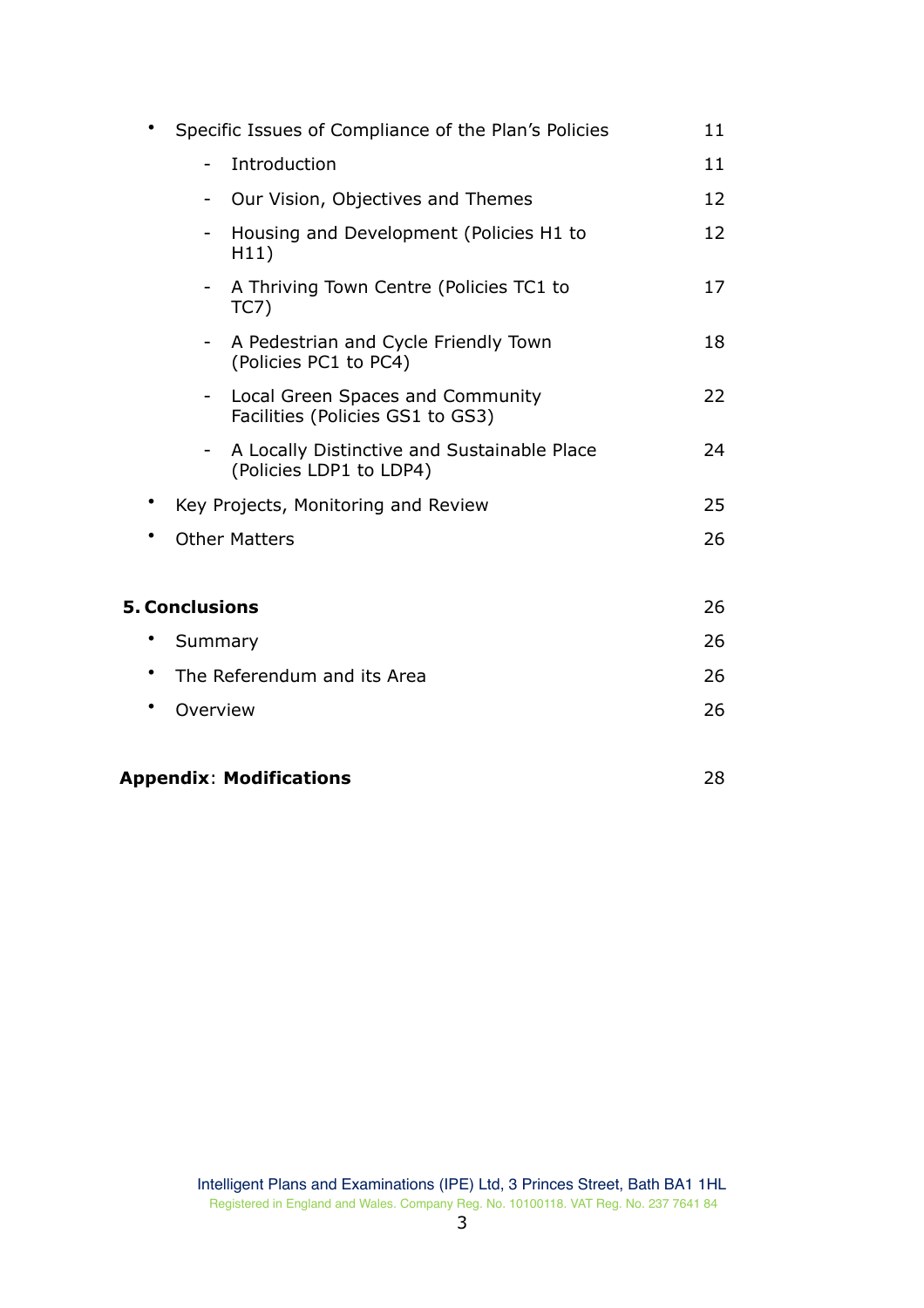## **Main Findings** - Executive Summary

From my examination of the Wareham Neighbourhood Plan (the Plan/WNP) and its supporting documentation including the representations made, I have concluded that subject to the policy modifications set out in this report, the Plan meets the Basic Conditions.

I have also concluded that:

- The Plan has been prepared and submitted for examination by a qualifying body – Wareham Town Council;
- The Plan has been prepared for an area properly designated Figure 1 on page (i) of the Plan;
- The Plan specifies the period to which it is to take effect: 2019-2034; and
- The policies relate to the development and use of land for a designated neighbourhood area.

I recommend that the Plan, once modified, proceeds to Referendum on the basis that it has met all the relevant legal requirements.

I have considered whether the referendum area should extend beyond the designated area to which the Plan relates and have concluded that it should not.

## **1. Introduction and Background**

*Wareham Neighbourhood Plan 2019-2034* 

- 1.1 Wareham is a town that is divided into two distinct parts. The main town lies between the flood plains of the Rivers Frome and Piddle, and these natural barriers have largely prevented the built-up area from extending significantly beyond the earthen ramparts that still enclose much of the historic town – other than to the west, where development has taken place along West Street.
- 1.2 To the north of the flood plain of the River Piddle lies the other area of development, that I shall refer to as North Wareham. This is a primarily residential area (with some employment and small-scale retail provision) to the north of the railway, where there was rapid expansion in the 1950s and 1960s. Although this area may not display the same visual characteristics as the main town, it is nevertheless a vibrant community, which through the North Wareham Action Group has been closely involved in the preparation of the WNP.
- 1.3 The task of preparing the Neighbourhood Plan for Wareham commenced in June 2015 (by Town Council resolution). A Steering Group was established and first met in October 2015.

*The Independent Examiner*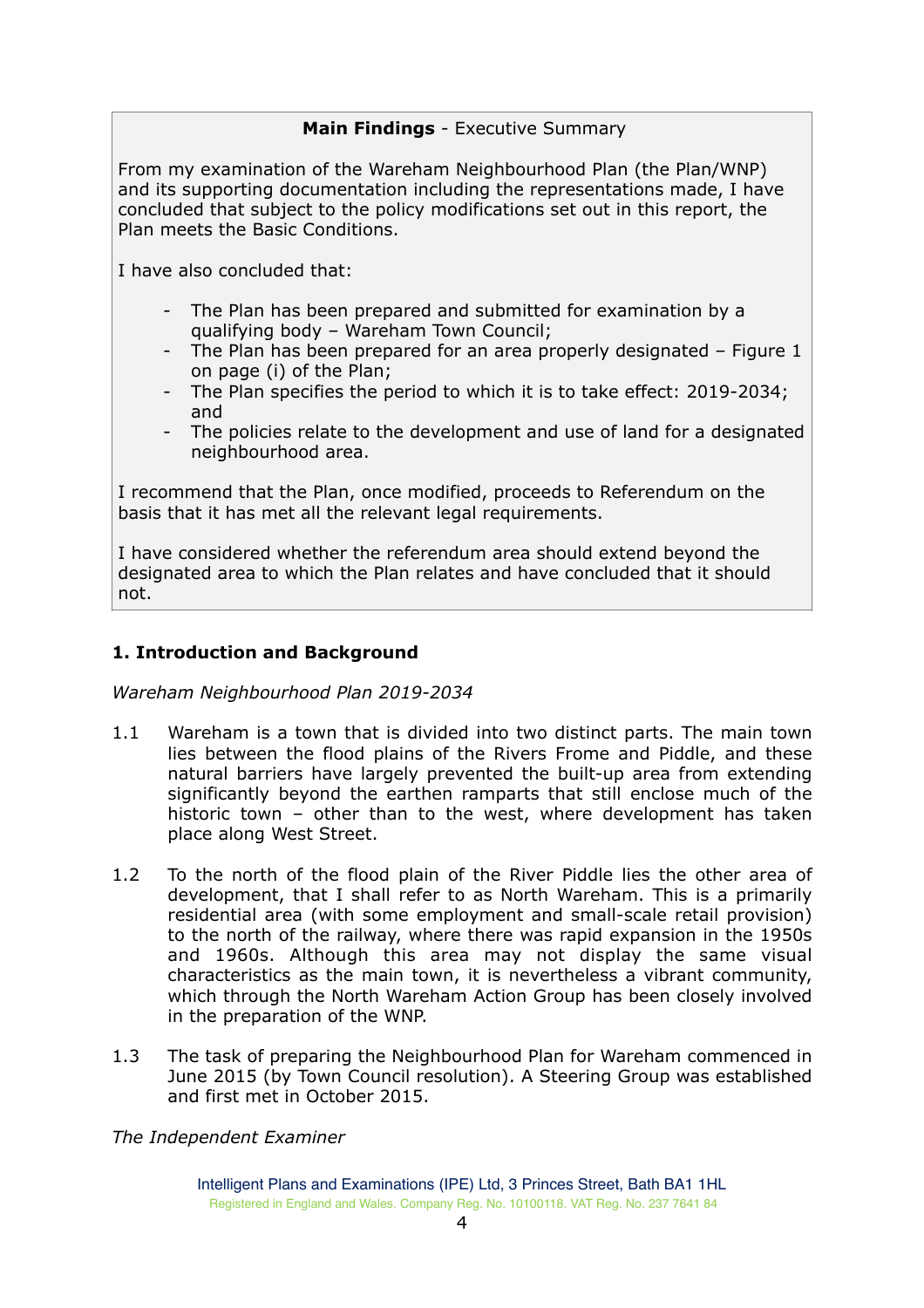- 1.4 As the Plan has now reached the examination stage, I have been appointed as the examiner of the WNP by Dorset Council, with the agreement of Wareham Town Council.
- 1.5 I am a chartered town planner and former government Planning Inspector, with extensive experience in the preparation and examination of development plans and other planning policy documents, including examining the Purbeck District Local Plan Part 1 (adopted in 2012). I am an independent examiner, and do not have an interest in any of the land that may be affected by the draft Plan.

#### *The Scope of the Examination*

1.6 As the independent examiner I am required to produce this report and recommend either:

(a) that the neighbourhood plan is submitted to a referendum without changes; or

(b) that modifications are made and that the modified neighbourhood plan is submitted to a referendum; or

(c) that the neighbourhood plan does not proceed to a referendum on the basis that it does not meet the necessary legal requirements.

- 1.7 The scope of the examination is set out in Paragraph 8(1) of Schedule 4B to the Town and Country Planning Act 1990 (as amended)('the 1990 Act'). The examiner must consider:
	- Whether the Plan meets the Basic Conditions.
	- Whether the Plan complies with provisions under s.38A and s.38B of the Planning and Compulsory Purchase Act 2004 (as amended) ('the 2004 Act'). These are:
		- it has been prepared and submitted for examination by a qualifying body, for an area that has been properly designated by the local planning authority;
		- it sets out policies in relation to the development and use of land;
		- it specifies the period during which it has effect;
		- it does not include provisions and policies for 'excluded development'; and
		- it is the only neighbourhood plan for the area and does not relate to land outside the designated neighbourhood area.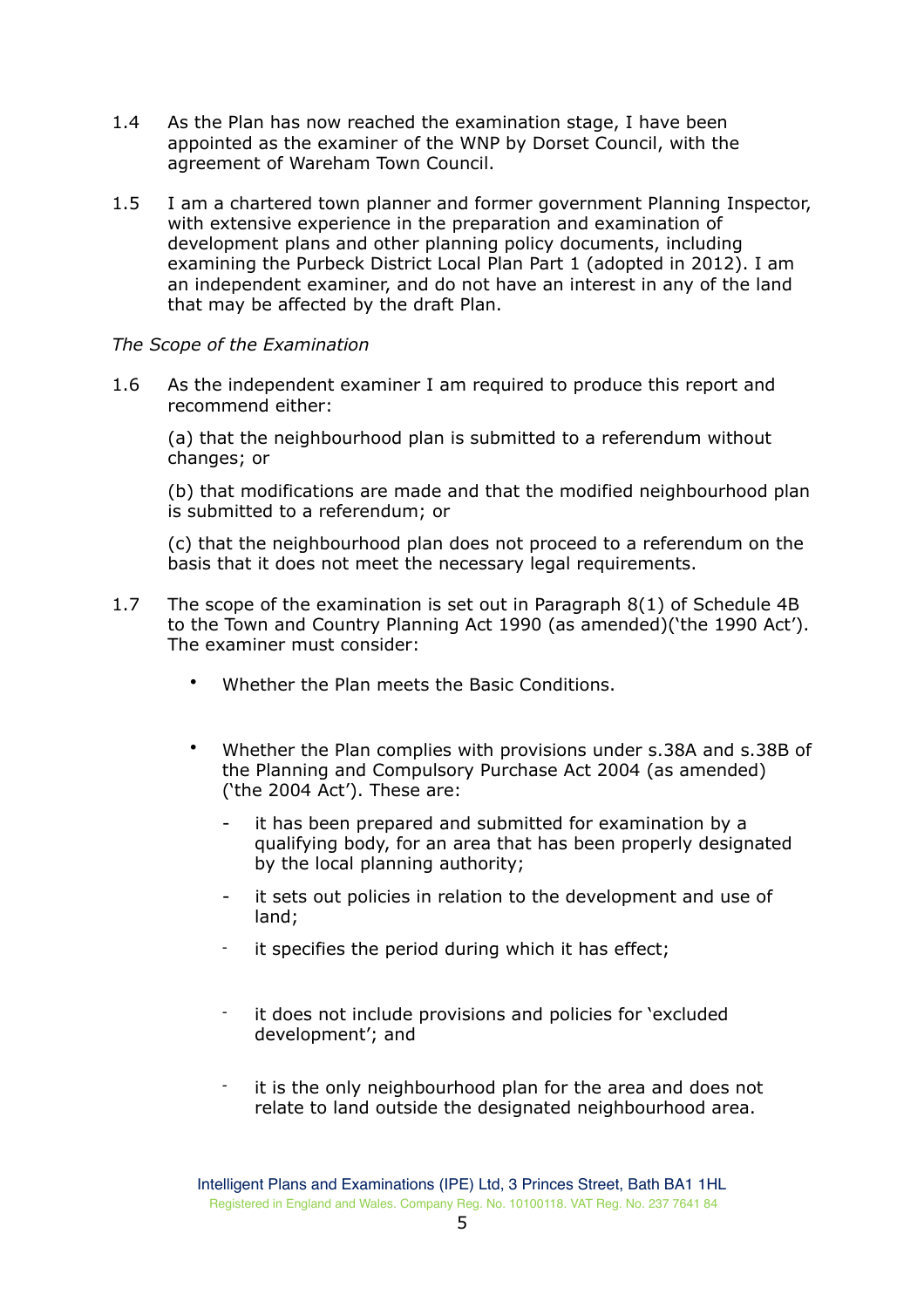- Whether the referendum boundary should be extended beyond the designated area, should the plan proceed to referendum.
- Such matters as prescribed in the Neighbourhood Planning (General) Regulations 2012 (as amended)('the 2012 Regulations').
- 1.8 I have considered only matters that fall within Paragraph 8(1) of Schedule 4B to the 1990 Act, with one exception. That is the requirement that the Plan is compatible with the Human Rights Convention.

## *The Basic Condition*s

- 1.9 The 'Basic Conditions' are set out in Paragraph 8(2) of Schedule 4B to the 1990 Act. In order to meet the Basic Conditions, the neighbourhood plan must:
	- Have regard to national policies and advice contained in guidance issued by the Secretary of State;
	- Contribute to the achievement of sustainable development;
	- Be in general conformity with the strategic policies of the development plan for the area;
	- Be compatible with and not breach European Union (EU) obligations (under retained EU law)<sup>1</sup>[;](#page-5-0) and
	- Meet prescribed conditions and comply with prescribed matters.
- <span id="page-5-2"></span>1.10 Regulation 32 of the 2012 Regulations prescribes a further Basic Condition for a neighbourhood plan. This requires that the making of the neighbourhood development plan does not breach the requirements of Chapter 8 of Part 6 of the Conservation of Habitats and Species Regulations 2017. [2](#page-5-1)

## <span id="page-5-3"></span>**2. Approach to the Examination**

*Planning Policy Context* 

<span id="page-5-0"></span> $1$  The existing body of environmental regulation is retained in UK law.

<span id="page-5-1"></span><sup>&</sup>lt;sup>[2](#page-5-3)</sup> This revised Basic Condition came into force on 28 December 2018 through the Conservation of Habitats and Species and Planning (Various Amendments) (England and Wales) Regulations 2018.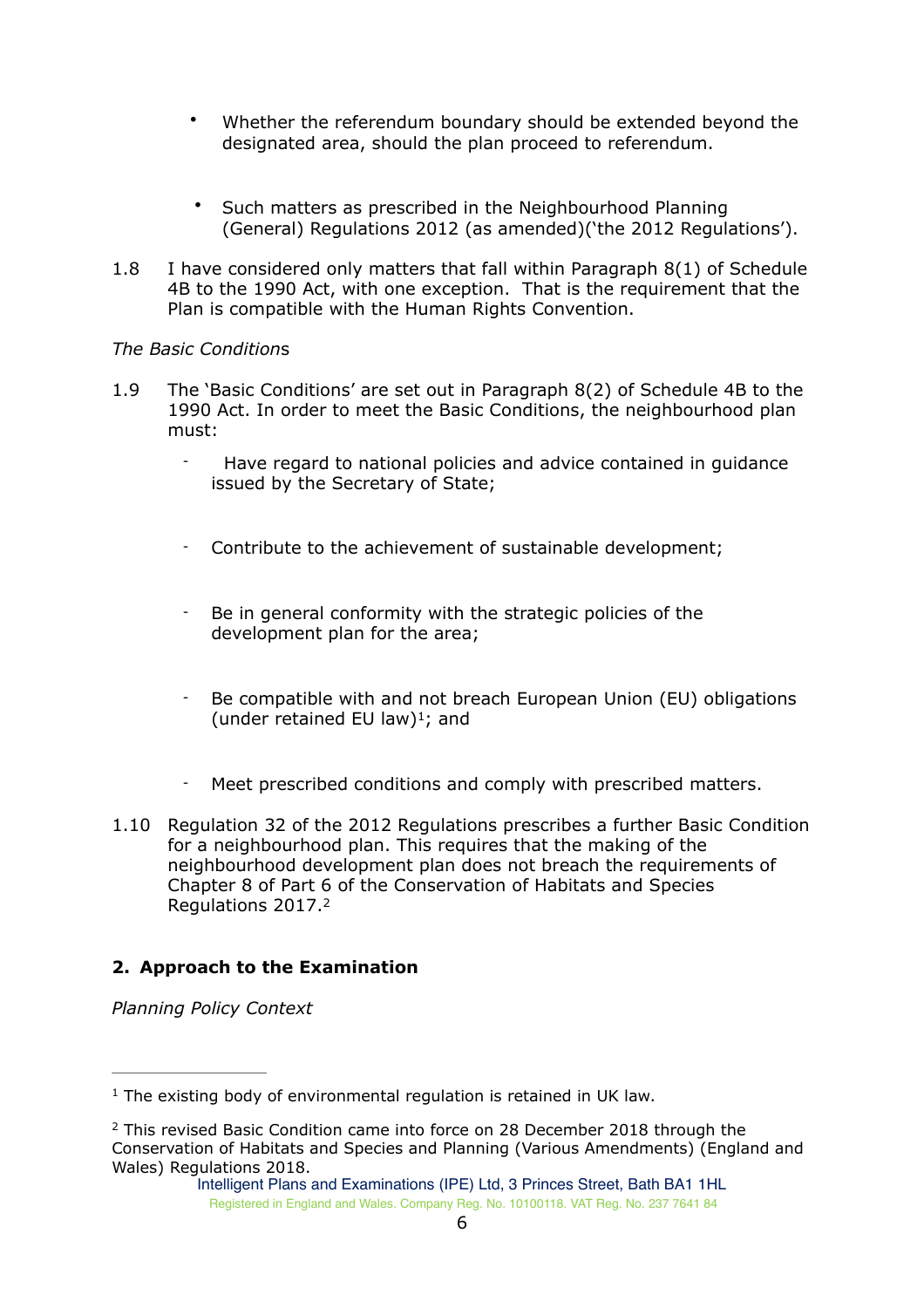- 2.1 The Development Plan for this part of Dorset Council, not including documents relating to excluded minerals and waste development, is currently the Purbeck District Local Plan Part 1 which was formally adopted in November 2012.
- <span id="page-6-4"></span>2.2 This will be superseded by the Purbeck Local Plan (2018-2034) (PLP) on its adoption (for which I am told by Dorset Council there is no estimated timescale).<sup>[3](#page-6-0)</sup> The PLP is currently being examined and consultation on the proposed main modifications to that document ended in January 2021. Work has also commenced on the Dorset Council Local Plan and its publication is scheduled for September 2021, with submission in March 2022.<sup>4</sup>I am satisfied that the Town Council has worked with Dorset Council to minimise any conflict between the WNP and these two emerging plans in accordance with the advice given in the PPG.<sup>5</sup>
- <span id="page-6-6"></span><span id="page-6-5"></span>2.3 The planning policy for England is set out principally in the National Planning Policy Framework (NPPF). The Planning Practice Guidance (PPG) offers guidance on how this policy should be implemented. A revised NPPF was published on 19 February 2019, and all references in this report are to the February 2019 NPPF and its accompanying PPG .

## *Submitted Documents*

- 2.4 I have considered all policy, quidance and other reference documents I consider relevant to the examination, including:
	- the draft Wareham Neighbourhood Plan 2019-2034, October 2020;
	- Figure 1 of the Plan which identifies the area to which the proposed Neighbourhood Development Plan relates;
	- the Consultation Statement, December 2020;
	- the Basic Conditions Statement, October 2020;
	- the 'Supporting Evidence' documents including the Local Green Spaces Background Paper, July 2018;
	- all the representations that have been made in accordance with the Regulation 16 consultation;
	- the Strategic Environmental Assessment (SEA)(AECOM Report), October 2020<sup>[6](#page-6-3)</sup>;
	- the Habitats Regulation Assessment (HRA)(AECOM Report), October 2020, and the HRA undertaken by Dorset Council, December 2020; and
	- responses from Dorset Council and Wareham Town Council received on 21 April 2021 and 22 April 2021 to my letter of 18

<span id="page-6-7"></span><span id="page-6-0"></span><sup>&</sup>lt;sup>[3](#page-6-4)</sup> See Dorset Council's response to Examiner's Question 2.

<span id="page-6-1"></span>[<sup>4</sup>](#page-6-5) See Dorset Local Development Scheme: [www.dorsetcouncil.gov.uk/planning](http://www.dorsetcouncil.gov.uk/planning)

<span id="page-6-2"></span><sup>&</sup>lt;sup>[5](#page-6-6)</sup> PPG Reference ID: 41-009-20190509.

<span id="page-6-3"></span> $6$  Dorset Council also undertook its own screening determination in December 2020, arriving at the same conclusion that both SEA and HRA were required: [wareham](https://www.dorsetcouncil.gov.uk/planning-buildings-land/planning-policy/purbeck/neighbourhood-planning-purbeck/pdfs/in-progress/wareham/supporting-evidence/wareham-neighbourhood-plan-sea-determination-statement-final-redacted.pdf)[neighbourhood-plan-sea-determination-statement-final-redacted.pdf](https://www.dorsetcouncil.gov.uk/planning-buildings-land/planning-policy/purbeck/neighbourhood-planning-purbeck/pdfs/in-progress/wareham/supporting-evidence/wareham-neighbourhood-plan-sea-determination-statement-final-redacted.pdf)  [\(dorsetcouncil.gov.uk\)](https://www.dorsetcouncil.gov.uk/planning-buildings-land/planning-policy/purbeck/neighbourhood-planning-purbeck/pdfs/in-progress/wareham/supporting-evidence/wareham-neighbourhood-plan-sea-determination-statement-final-redacted.pdf)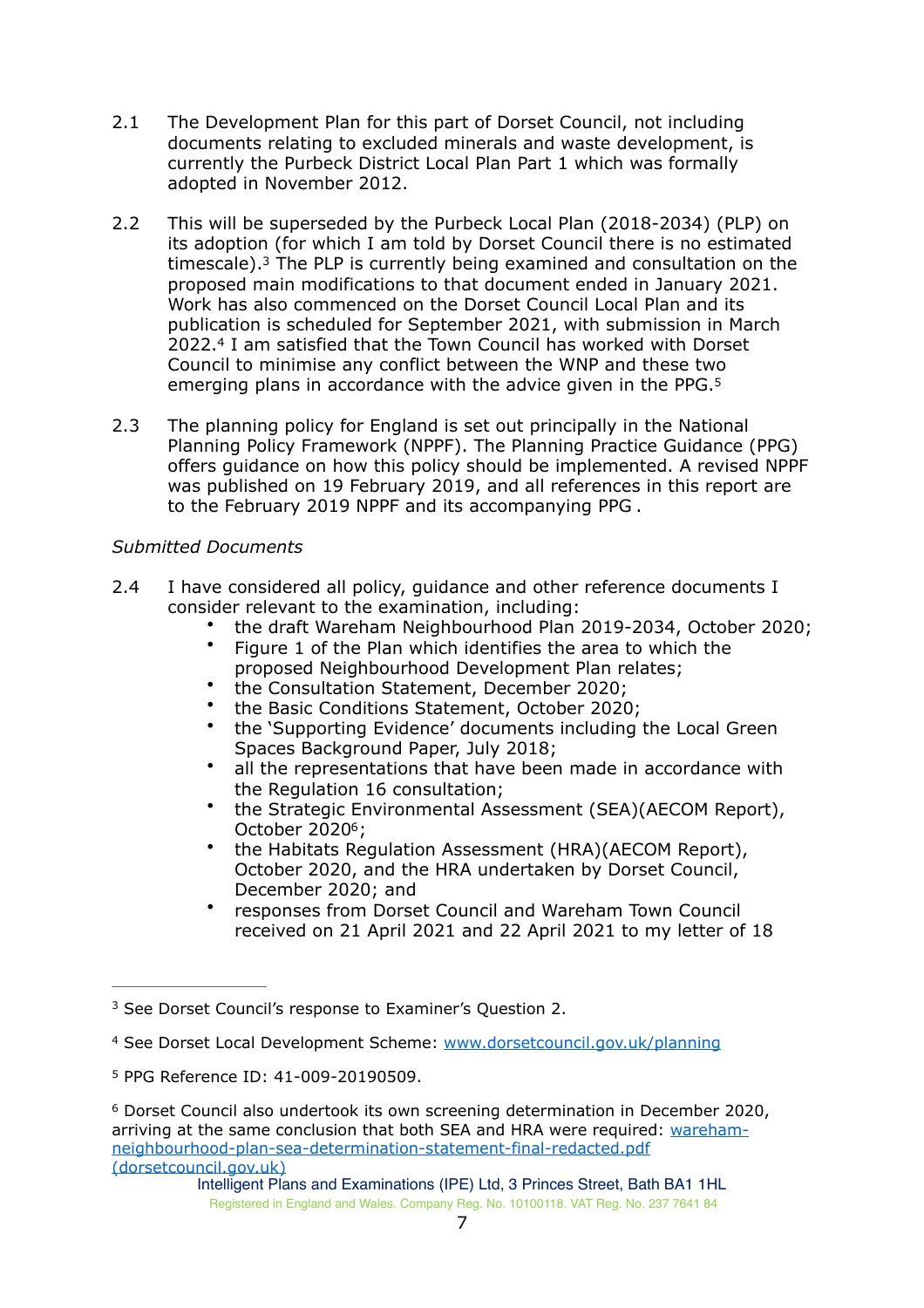<span id="page-7-1"></span>March 2021 and Wareham Town Council's response of 10 May 2021 to my further letter of 26 April 2021[.](#page-7-0)[7](#page-7-0)

### *Site Visit*

2.5 I made an unaccompanied site visit to the Neighbourhood Plan Area on 24 March 2021 to familiarise myself with the locality, and visit relevant sites and areas referenced in the Plan and evidential documents, including Bog Lane Natural Greenspace, Stoborough.

#### *Written Representations with or without Public Hearing*

2.6 This examination has been dealt with by written representations. I considered hearing sessions to be unnecessary as the consultation responses clearly articulated the objections to the Plan and presented arguments for and against the Plan's suitability to proceed to a referendum.

## *Modifications*

2.7 Where necessary, I have recommended modifications to the Plan (**PMs**) in this report in order that it meets the Basic Conditions and other legal requirements. For ease of reference, I have listed these modifications separately in the Appendix.

## **3. Procedural Compliance and Human Rights**

#### *Qualifying Body and Neighbourhood Plan Area*

- 3.1 The Wareham Neighbourhood Plan has been prepared and submitted for examination by Wareham Town Council, which is a qualifying body for an area that was designated by Purbeck District Council on 10 September 2015.
- 3.2 It is the only Neighbourhood Plan for Wareham and does not relate to land outside the designated Neighbourhood Plan Area.

#### *Plan Period*

3.3 The Plan specifies clearly the period to which it is to take effect, which is from 2019 to 2034.

#### *Neighbourhood Plan Preparation and Consultation*

3.4 The Consultation Statement (December 2020) clearly and thoroughly summarises the wide range of consultation that has taken place. The process commenced in November/December 2015, with a press release, 2

<span id="page-7-0"></span>[View at: https://www.dorsetcouncil.gov.uk/planning-buildings-land/planning-policy/](https://www.dorsetcouncil.gov.uk/planning-buildings-land/planning-policy/purbeck/neighbourhood-planning-purbeck/wareham-neighbourhood-plan.aspx) [7](#page-7-1) [purbeck/neighbourhood-planning-purbeck/wareham-neighbourhood-plan.aspx](https://www.dorsetcouncil.gov.uk/planning-buildings-land/planning-policy/purbeck/neighbourhood-planning-purbeck/wareham-neighbourhood-plan.aspx) Intelligent Plans and Examinations (IPE) Ltd, 3 Princes Street, Bath BA1 1HL

Registered in England and Wales. Company Reg. No. 10100118. VAT Reg. No. 237 7641 84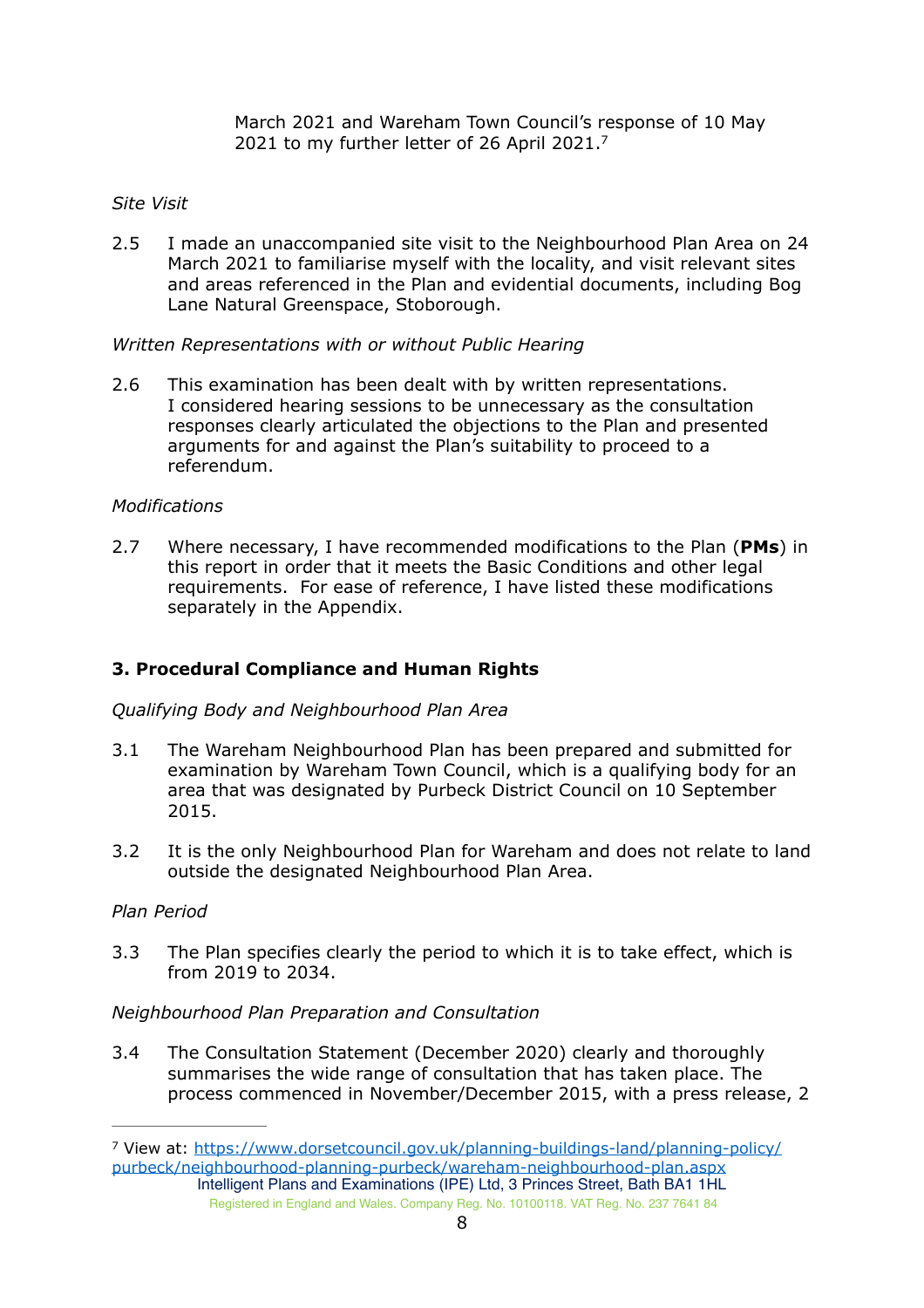drop-in sessions and a survey of residents. A communications and engagement strategy was prepared in February 2016. Consultation was undertaken on the options for future housing; stakeholder events were arranged, and further consultation was undertaken in 2017, including an employment survey and a workshop for local retailers.

- 3.5 In 2019 the first examination into the WNP commenced. However, in light of the Town Council's desire to make further amendments to the WNP, the WTC (on the advice of the examiner) resolved to withdraw the WNP, thus affording the opportunity to amend the document. This enabled further consideration to be given to Dorset Council's plans for the Middle School and Bonnets Lane sites, and also issues regarding nature conservation.
- 3.6 A Second pre-submission consultation (Regulation 14) was undertaken, initially in February/April 2020 but this was extended to June 2020 because of the Coronavirus pandemic. At all times appropriate publicity has been provided.
- 3.7 The consultation process has been thorough, and I am able to conclude that the opportunity to contribute to the plan preparation process has been available to all the interested parties at the relevant stages, including at both the Regulation 14 stage (28 February 2020 to 19 June 2020) and the Regulation 16 stage (18 December 2020 to 12 February 2021).
- 3.8 I am satisfied that all the relevant requirements in the 2012 Regulations have been met. I also consider that, in all respects, the approach taken towards the preparation of the WNP and the involvement of interested parties in consultation, has been conducted through a transparent, fair and inclusive process. The relevant PPG advice on plan preparation and community engagement has been heeded and the legal requirements have been met.

#### *Development and Use of Land*

3.9 Subject to my comments on Policy TC1 (see paragraph 4.39 below and PM15), the Plan sets out policies in relation to the development and use of land in accordance with s.38A of the 2004 Act.

## *Excluded Development*

3.10 The Plan does not include provisions and policies for 'excluded development'.

## *Human Rights*

3.11 No party has raised issues regarding a breach of, or incompatibility with Human Rights and no representations have been submitted to that effect. From my independent assessment of the draft Plan and the supporting evidence, I am satisfied that proper regard has been given to the fundamental rights and freedoms guaranteed under the European Convention on Human rights and that the WNP complies with the Human Rights Act 1998.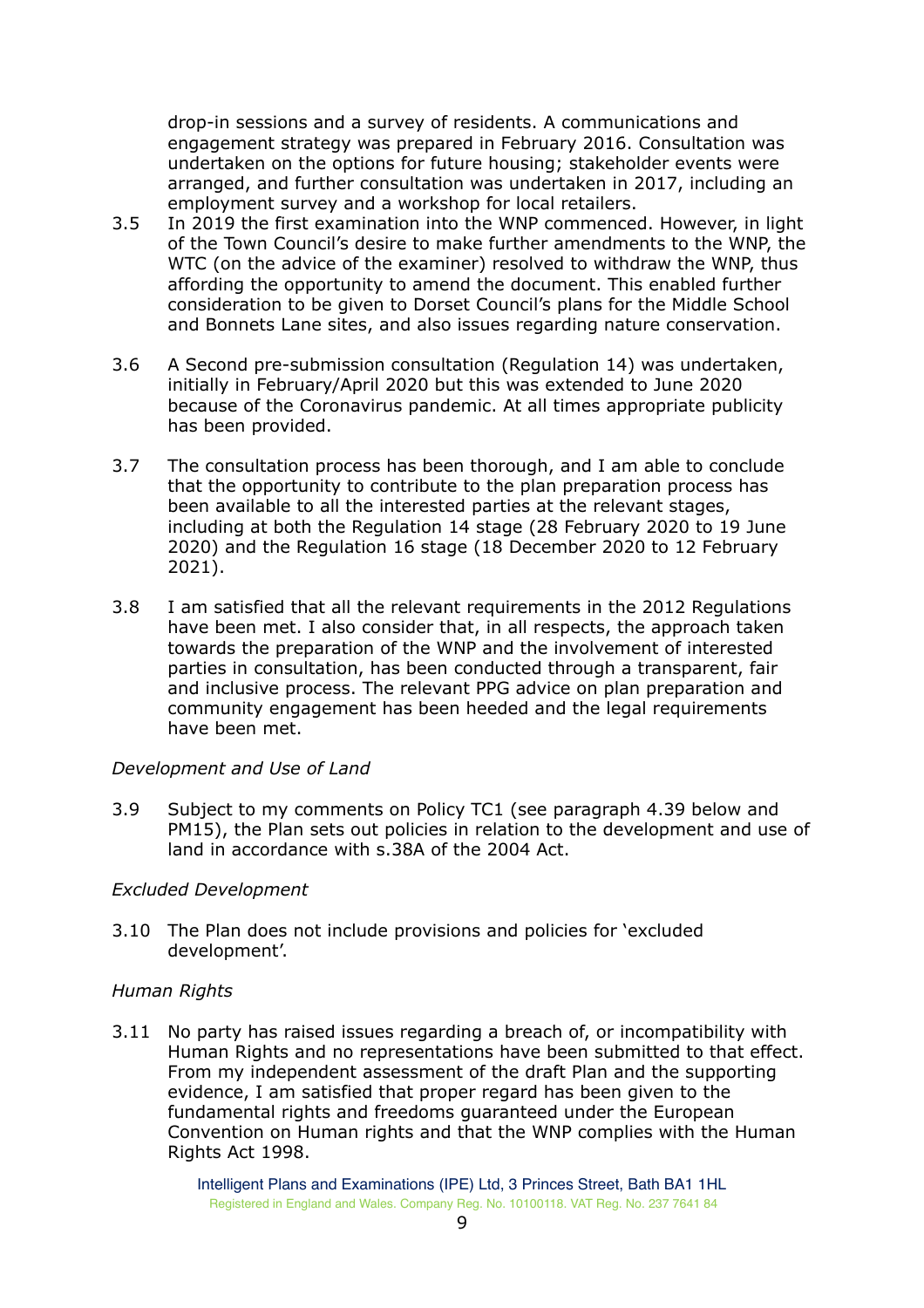## **4. Compliance with the Basic Conditions**

#### *EU Obligations*

- <span id="page-9-2"></span>4.1 The Neighbourhood Plan was screened for SEA by Dorset Council and it was concluded that it was necessary to undertake an SEA.<sup>[8](#page-9-0)</sup> Having read the Strategic Environmental Assessment Screening Opinion, I support that conclusion.
- <span id="page-9-3"></span>4.2 The SEA dated October 2020 (prepared by AECOM) concludes that overall, long-term positive effects are anticipated as a result of the policies in the WNP.<sup>[9](#page-9-1)</sup> I have considered the Strategic Environmental Assessment (AECOM Report) and from my independent assessment I concur with the findings in paragraphs 5.50-5.53 of the Environmental Statement.
- 4.3 A Habitats Regulation Assessment (HRA) was produced by AECOM in October 2020. This advises in paragraphs 6.2 and 6.3, that subject to amendments to policies H7, H11 and GS3, the policies of the WNP will not result in an adverse impact on the integrity of European sites, either alone or in combination with other projects or plans. The HRA undertaken by Dorset Council (December 2020) reaches the same conclusion (chapter 4 on page 28). I have seen no substantive evidence that would lead me to conclude otherwise.
- 4.4 I note that no objections to the content of the WNP were submitted by Natural England or by any other similar organisation and I am satisfied that the approach taken by the Town Council is appropriate.

#### *Main Issues*

- 4.5 I have approached the assessment of compliance with the Basic Conditions of the Wareham Neighbourhood Plan as two main matters:
	- General issues of compliance of the Plan, as a whole; and
	- Specific issues of compliance of the Plan policies.

#### *General Issues of Compliance of the Plan*

#### National Policy, Sustainable Development and the Development Plan

4.6 Following on from an Introduction to the WNP and a section entitled 'Our Vision, Objectives and Themes', the policies in the WNP are set out under five main headings: Housing and Development; A Thriving Town Centre; A

<span id="page-9-0"></span><sup>&</sup>lt;sup>[8](#page-9-2)</sup> See Dorset Council's SEA Determination Statement (December 2020), which reinforces the need previously identified in the AECOM SEA report (October 2020).

<span id="page-9-1"></span>[<sup>9</sup>](#page-9-3) See paragraph 5.50 of the Strategic Environmental Assessment (AECOM Report) (October 2020).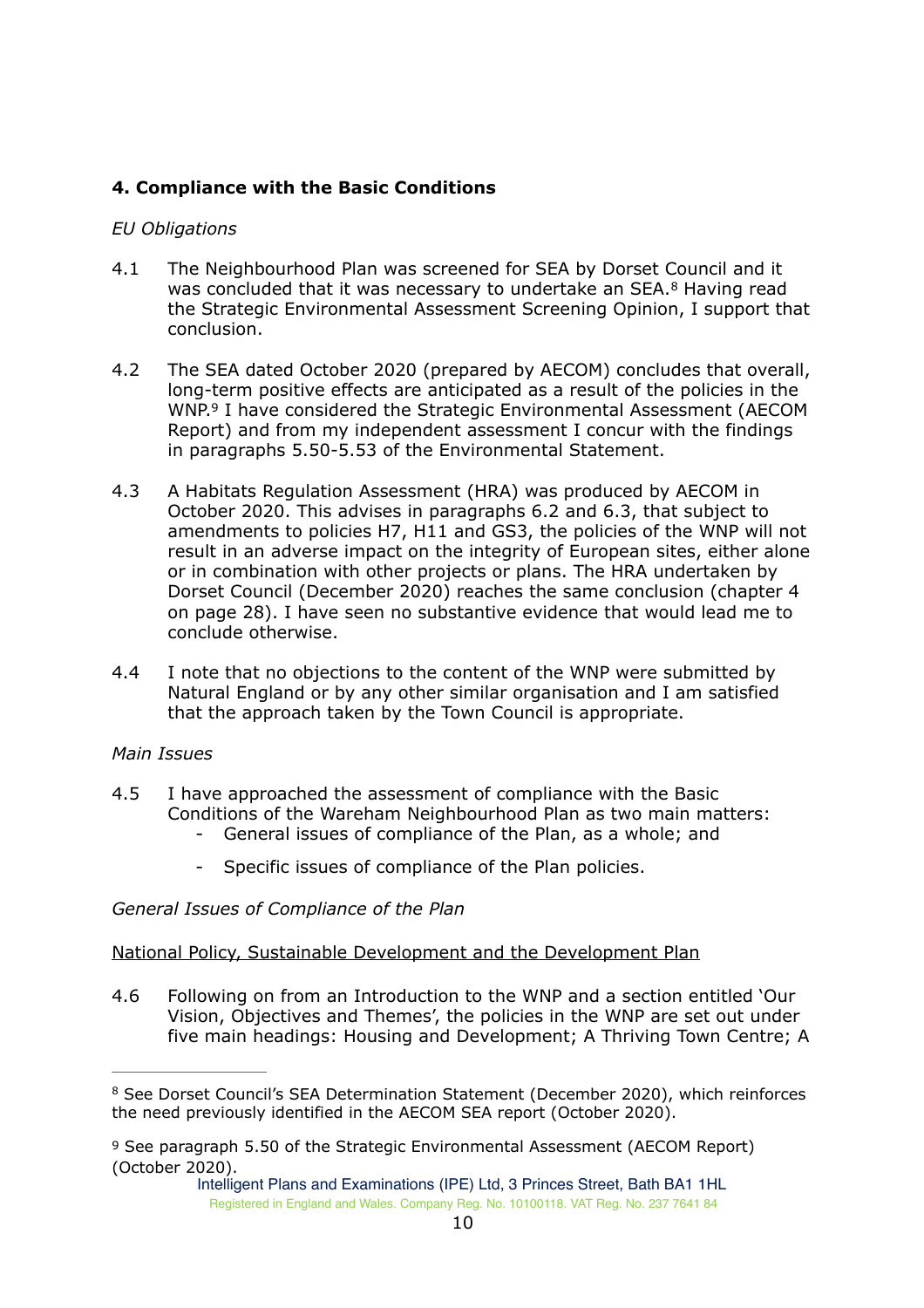Pedestrian and Cycle Friendly Town; Local Green Spaces and Community Facilities; and A Locally Distinctive and Sustainable Place. There is also a final section that addresses Key Projects, Plan Monitoring and Review. The Basic Conditions Statement (October 2020) satisfactorily summarises how the policies in the WNP have had regard to national and strategic policies and EU obligations.

- 4.7 A key national objective is the achievement of sustainable development and, subject to the modifications that I recommend below, I am satisfied that all three elements of sustainable development (namely economic, social and environmental) have been appropriately taken into account in the formulation of the WNP. The Basic Conditions in this regard have been met.
- 4.8 Subject to the detailed comments that I set out below, I conclude that the WNP has had proper regard to national policy and guidance. I also conclude that, subject to the modifications that I recommend:
	- The WNP is in general conformity with the strategic policies of the Purbeck District Local Plan Part 1 and that overall, the document provides an appropriate framework that will ensure the satisfactory achievement of the Plan's stated objectives; and
	- That the policies (as modified) are supported by appropriate evidence, are sufficiently clear and unambiguous and that they can be applied with confidence.<sup>[10](#page-10-0)</sup>
- <span id="page-10-1"></span>4.9 Concerns were expressed in representation WA10 regarding the relationship between the WNP and both the emerging PLP and the Dorset Council Local Plan. However, Dorset Council has confirmed that the policies in the WNP would not unduly influence or constrain any emerging policies in either Local Plan document. In any event there is no requirement, in circumstances such as this, to delay the preparation of the WNP and I am satisfied that the approach adopted by Wareham Town Council meets the Basic Conditions. It has been suggested (rep WA10) that the Green Belt boundary in the vicinity of Wareham may need to be revised (because it is claimed that some of the proposed housing may not be deliverable) but I note that Dorset Council has confirmed that there are no exceptional circumstances that would justify a change to the Green Belt boundary at Wareham and on the evidence I have seen, I would agree.

## *Specific Issues of Compliance of the Plan's Policies*

## Introduction (page 1)

4.10 The Introduction confirms that the Neighbourhood Plan Area was agreed by Purbeck District Council in September 2015. There is also a summary of the current situation regarding the review of the PLP. However, the relationship between the WNP and the other documents which comprise the Development Plan for the area is not clear. To add clarity the Town

<span id="page-10-0"></span><sup>&</sup>lt;sup>[10](#page-10-1)</sup> PPG Reference ID: 41-041-20140306.

Intelligent Plans and Examinations (IPE) Ltd, 3 Princes Street, Bath BA1 1HL Registered in England and Wales. Company Reg. No. 10100118. VAT Reg. No. 237 7641 84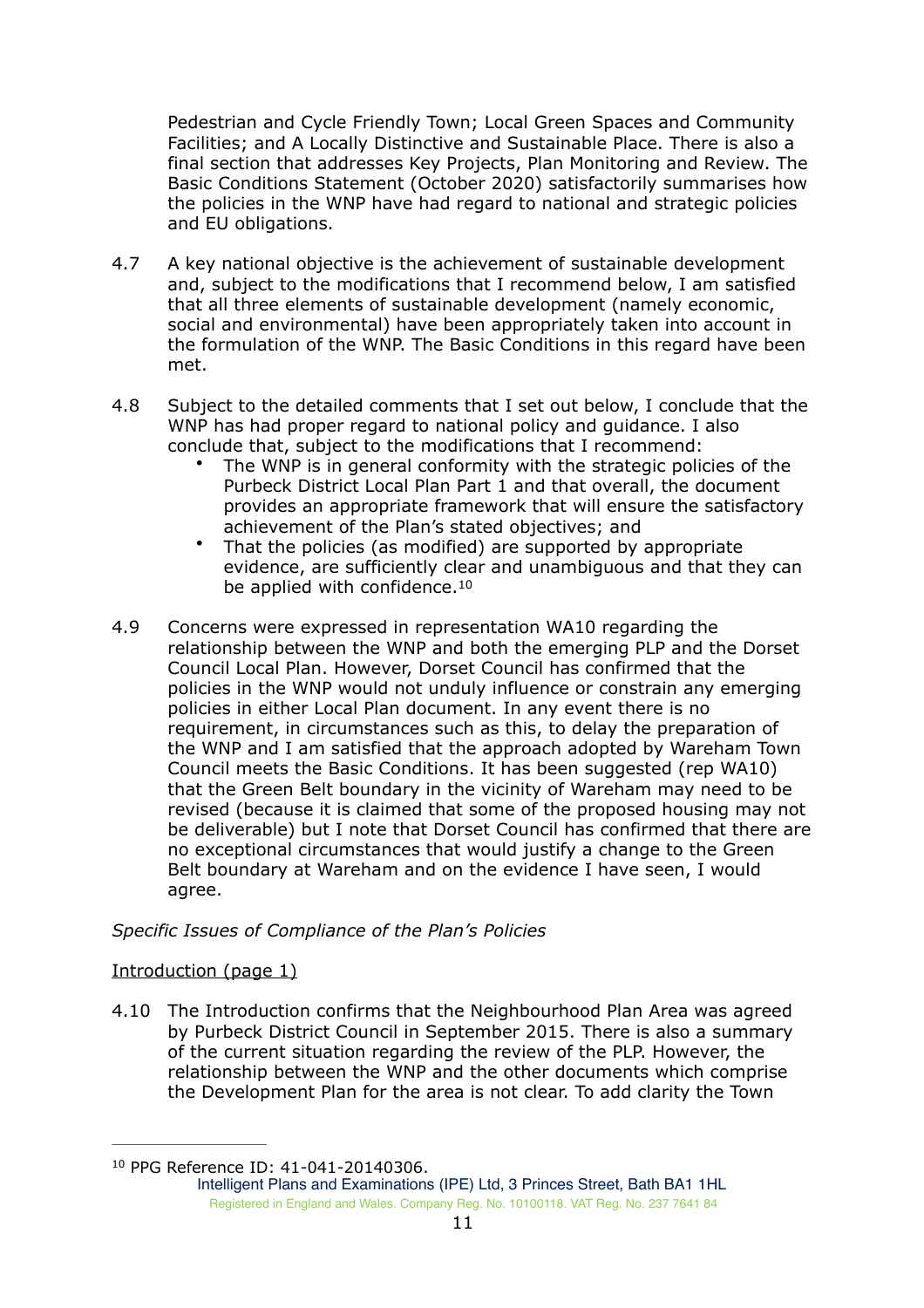<span id="page-11-4"></span><span id="page-11-3"></span>Council has suggested some additional wording  $11$  and an addition to paragraph 1.2.2. I agree that a new paragraph and other additional text which addresses the relationship of the various documents in the Development Plan would be appropriate to aid clarity, in accordance with national advice<sup>[12](#page-11-1)</sup>, and I recommend accordingly in **PM1**.

- 4.11 There follows a brief explanation of the history of the town and an acknowledgement that the floodplain of the River Piddle, the railway line and the by-pass have all contributed to Wareham being, in essence, a town divided into two parts. Section 1.4 (page 4) comments on the population and household characteristics of Wareham.
- 4.12 These introductory sections (as modified) provide a clear and succinct assessment of the evolution of the town and the characteristics that it displays today, together with a brief explanation of the relationship between the various planning documents.

#### Our Vision, Objectives and Themes (page 6)

4.13 This section focuses on the summary of the main issues of concern that were identified in the early public consultation exercises. The aspirations that are embedded in these identified issues have then provided the basis for the objectives that are set out in paragraph 3.3.3. This approach is clear. What is not so clear to me is why paragraphs 2.1.1 and 2.1.2 have been inserted in this section. These paragraphs relate solely to the housing requirement for the town and do not stem specifically from the Town Council's vision or to the issues raised by the local community and would therefore be more appropriately located in chapter 3, entitled 'Housing and Development'. I therefore recommend in **PM2** that in the interests of clarity paragraphs 2.1.1 and 2.1.2 be relocated at the start of chapter 3 (the subsequent paragraph numbers would have to be amended).

#### Housing and Development

<span id="page-11-5"></span>Policy H1 Overall Housing Requirement (page 10)

4.14 The introductory paragraphs to this section satisfactorily explain the justification for the housing requirement of about 300 new dwellings in the Plan area between 2019 and 2034 and I note that Dorset Council has not objected to this number. Concerns were expressed about the delivery of th[e](#page-11-2) housing figure<sup>[13](#page-11-2)</sup> and also about the windfall figure of 100 dwellings. However, I have seen no clear evidence that would lead me to conclude that the overall figure cannot be achieved or that the windfall figure is a

<span id="page-11-2"></span> $13$  See Regulation 16 response Ref WA10. Intelligent Plans and Examinations (IPE) Ltd, 3 Princes Street, Bath BA1 1HL Registered in England and Wales. Company Reg. No. 10100118. VAT Reg. No. 237 7641 84

<span id="page-11-0"></span> $11$  See Town Council's response to Examiner's Ouestion 1.

<span id="page-11-1"></span> $12$  See NPPF paragraph 16 d).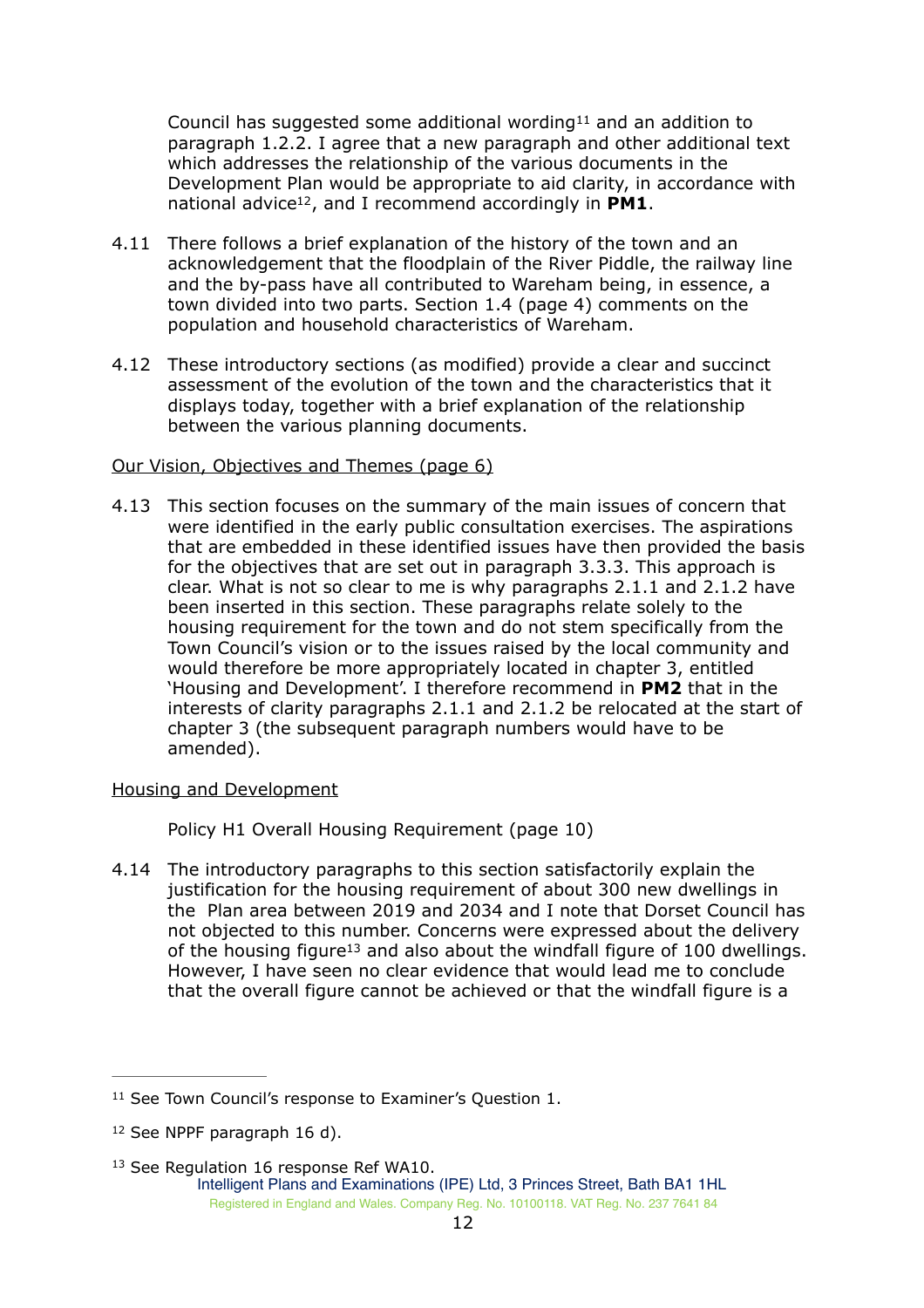<span id="page-12-2"></span>significant over-estimate. I note that Dorset Council is confident that the sites will come forward and that the windfall sites are deliverable.<sup>14</sup>

Policy H2 Housing Mix (page 12)

4.15 Policy H2 favours the provision of smaller houses and I am satisfied that this approach is justified by the evidence (for example, the Housing Needs Assessment).

Policy H3 Stock of Smaller Dwellings (page 12)

4.16 Policy H3 supports the subdivision of dwellings provided there is appropriate parking and amenity space and, particularly in a historic town such as Wareham, such an approach is justified and is in accordance with NPPF paragraph 127 which seeks to ensure that new development functions well and adds to the overall quality of the area. However, in a location such as Wareham it would be appropriate to add the qualification that any sub-division of dwellings should take into account relevant heritage policies and this is recommended in **PM3**.

<span id="page-12-3"></span>Policy H4 Nationally, European and Internationally Important Wildlife Sites (page 15)

- 4.17 There is a reference in supporting text paragraph 3.3.1 (page 14) to protected heathland but only SAC (Special Area of Conservation) is mentioned. In the interests of completeness this reference should be expanded to include SPA (Special Protection Area) and Ramsar sites and this is recommended in **PM4**.
- 4[.](#page-12-1)18 Policy H4 accurately reflects national advice in the NPPF.<sup>[15](#page-12-1)</sup> Although, to some extent, it duplicates Policy BIO of the adopted Purbeck District Local Plan Part 1, I consider that a 'belt and braces' approach towards the protection of wildlife and habitats in such a precious part of Dorset (in terms of wildlife) is justified. On that basis and in the interests of clarity, I consider that the first sentence of the policy should be modified to include reference to Dorset Heathlands and Poole Harbour (**PM5**).
- 4.19 In paragraph 3.3.2 (page 16) there is a reference to support for Dorset becoming a National Park. In the interests of clarity, it should be confirmed that it is the support of the Town Council that is referred to and therefore I recommend **PM6**. In the same paragraph on page 17 Dorset Council suggest amended wording to better reflect national policy with regard to nature conservation and I agree that this would add clarity and therefore recommend accordingly in **PM7**.

Policy H5 Westminster Road (page 24)

<span id="page-12-0"></span><sup>&</sup>lt;sup>[14](#page-12-2)</sup> See Dorset Council's response to Inspector's Question 3.

<span id="page-12-1"></span> $15$  See NPPF chapter 15: Conserving and enhancing the natural environment. Intelligent Plans and Examinations (IPE) Ltd, 3 Princes Street, Bath BA1 1HL Registered in England and Wales. Company Reg. No. 10100118. VAT Reg. No. 237 7641 84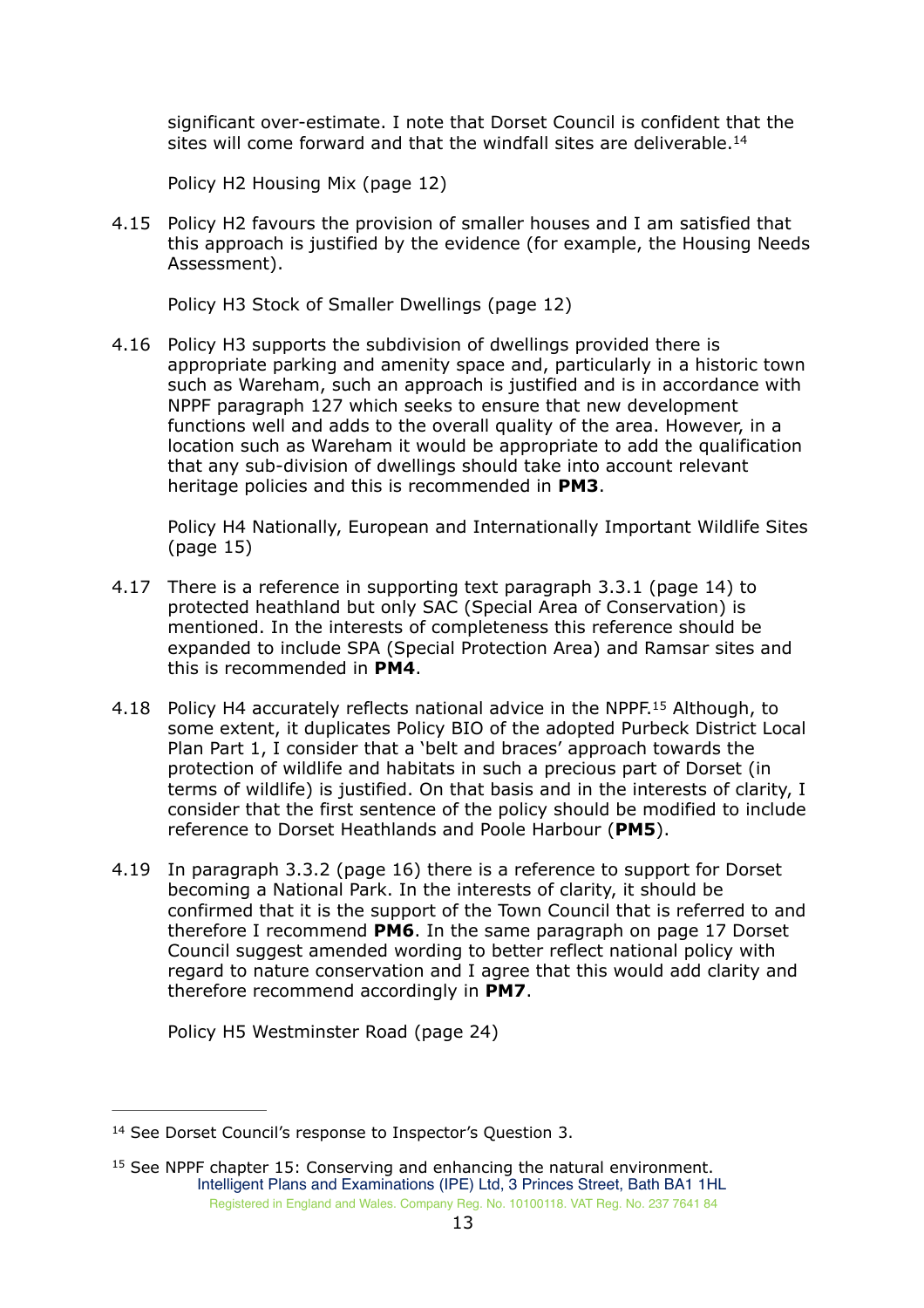- 4.20 Policy H5 provides support for the redevelopment of the southern part of the Westminster Road Industrial Estate for residential development and employment provision. As with all the housing allocations, there is no specific reference to the number of dwellings that could be accommodated on the site. These figures are given (for all the housing allocations) in Table 1 on page 18.
- 4.21 In the interests of clarity and to aid the decision maker, I recommend in **PM8**, that Policy H5 includes a specific reference to the figure of about 30 dwellings (I recommend similar modifications with regard to the other housing sites that are proposed in the Housing Chapter). This would be compatible with the approach adopted by the Inspector into the emerging PLP. [16](#page-13-0)
- <span id="page-13-2"></span>4.22 On the evidence provided, I am satisfied that the presence of existing water infrastructure on the site can be appropriately addressed in any development proposals. I am also satisfied that the relationship between the existing employment premises and the proposed housing would be satisfactory (or could be made to be so), particularly in terms of residential amenity. I note that there has been no objection from Dorset Council's Environmental Health officers.
- 4.23 Paragraph 3.4.2 confirms that both the Westminster Road and Johns Road Industrial Estates were safeguarded as employment land in the 2012 Local Plan Part 1. However, this safeguarding has not been carried forward into the emerging PLP.<sup>[17](#page-13-1)</sup> There is no reason that I am aware of to doubt that the removal of this designation will occur.

<span id="page-13-3"></span>Policy H6 Johns Road (page 27)

- 4.24 This site is allocated for housing but in the interests of consistency (see paragraph 4.21 above) it should include a reference to accommodating about 15 dwellings and this is recommended in **PM9**. Having visited the site I agree that the retention of the existing trees along the road frontage is an important objective.
- 4.25 I consider that the relationship between the existing employment premises and the proposed housing would be satisfactory (or could be made to be so), particularly in terms of residential amenity. I note that there has been no objection from Dorset Council's Environmental Health officers.

Policy H7 Wareham Town Northern Gateway (page 29)

4.26 I consider that, in visual terms, this is an important site at the 'entrance' to the historic town and to that end I agree that the existing landmark building on the frontage of the gas works site should be retained and that any new development should be of an appropriate high quality design.

<span id="page-13-1"></span><span id="page-13-0"></span><sup>&</sup>lt;sup>[16](#page-13-2)</sup> See WTC response to Examiner's Question 15.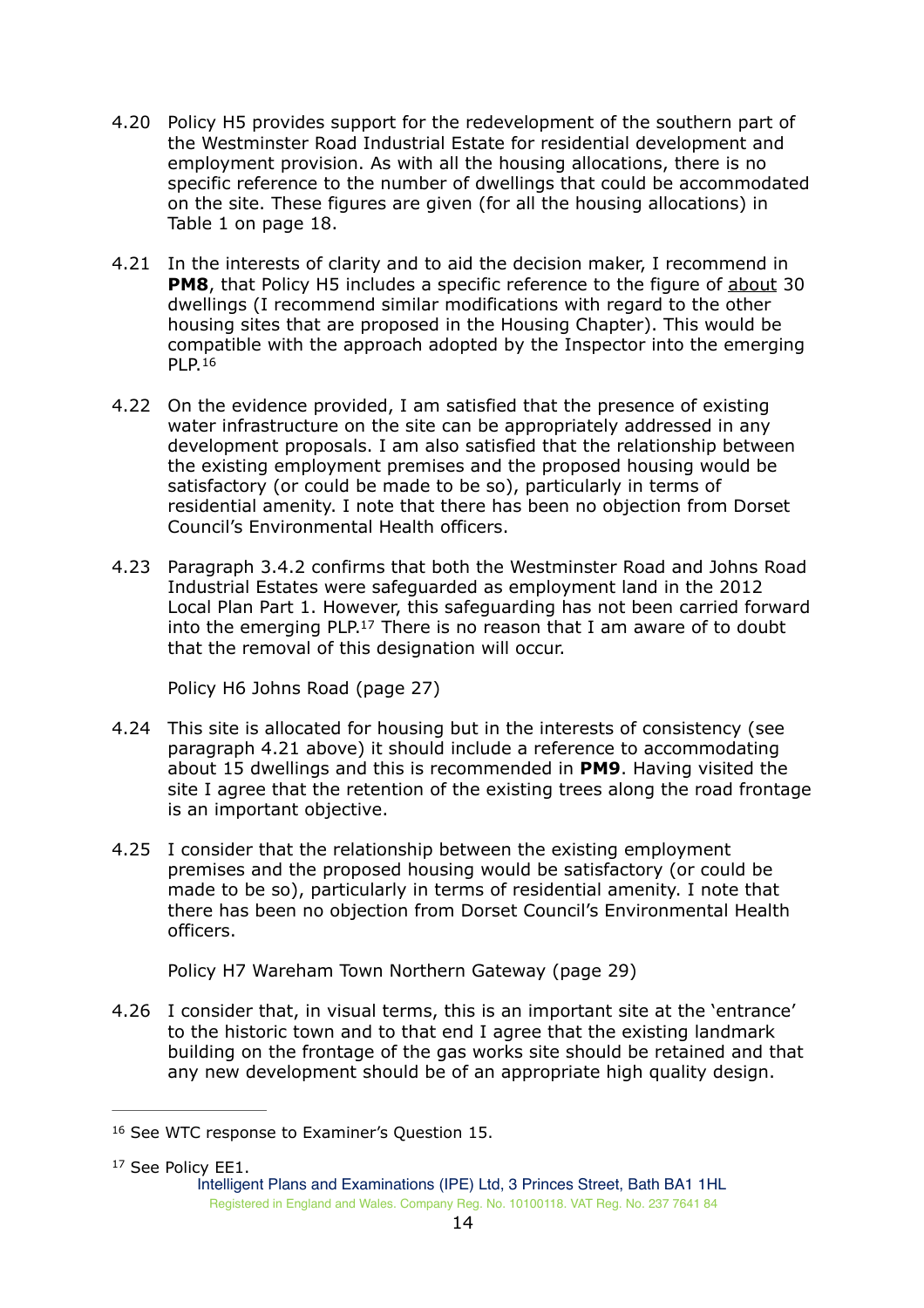The policy also satisfactorily addresses issues of flood risk, ground contamination, the retention of trees and heathland mitigation. As with the other housing allocations I recommend that reference is made to the capacity of the site to accommodate about 20 dwellings (**PM10**).

4.27 Concerns were expressed regarding the delivery of this proposal (Rep WA10) but interest in the redevelopment of the site has been confirmed<sup>[18](#page-14-0)</sup> and there is no reason to doubt that it will come forward for redevelopment. I am also satisfied that the presence of the existing pumping station would not restrict the potential development of the site.

<span id="page-14-4"></span><span id="page-14-3"></span>Policy H8 Hospital and Health Centre Site (page 31)

- 4.28 Policy H8 proposes the redevelopment of the former Wareham Health Centre, Wareham Hospital and Ambulance Station. However, it is contingent on the relocation of the GP surgery. The Town Council confirms<sup>19</sup> that progres[s](#page-14-1) is being made on the various components of the proposal and that funding streams are currently being pursued to enable the implementation of the scheme. This appears to be a relatively complex proposal but there is currently no reason to doubt that it can be successfully achieved. This is clearly a situation where close monitoring of progress is required and I note the statement in paragraph 8.3.1 of the WNP which confirms the Town Council's commitment to monitoring and review.
- 4.29 For reasons of clarity and consistency, I recommend in **PM11** that reference is made in the policy to the site accommodating about 40 dwellings.
- 4.30 There is a water main that crosses the site but I have seen no evidence that would lead me to conclude that its presence cannot be satisfactorily addressed in any development proposals.
- 4.31 In the interests of clarity and flexibility, the word 'should' ought to be inserted in the last sentence of the policy's introductory section (**PM12**). Although Policy LDP2 addresses the design of new development outside the Wareham Conservation Area, I consider that the relationship between Site H8 (the former Hospital and Health Centre) and the conservation area is very significant and therefore should be reflected in the policy. I therefore recommend **PM13**.

<span id="page-14-5"></span>Bog Lane SANG

4.32 Concern[s](#page-14-2) were expressed by two respondents<sup>[20](#page-14-2)</sup> regarding the suitability of the Bog Lane SANG (Suitable Alternative Natural Greenspace) to mitigate the effects of the proposed residential development in Wareham. I visited the SANG and whilst I acknowledge it is not in comfortable walking

<span id="page-14-0"></span><sup>&</sup>lt;sup>[18](#page-14-3)</sup> See Steering Group comments on the submitted representations.

<span id="page-14-1"></span><sup>&</sup>lt;sup>[19](#page-14-4)</sup> See WTC response to Examiner's Question 14.

<span id="page-14-2"></span> $20$  Ref WA10 and WA11.

Intelligent Plans and Examinations (IPE) Ltd, 3 Princes Street, Bath BA1 1HL Registered in England and Wales. Company Reg. No. 10100118. VAT Reg. No. 237 7641 84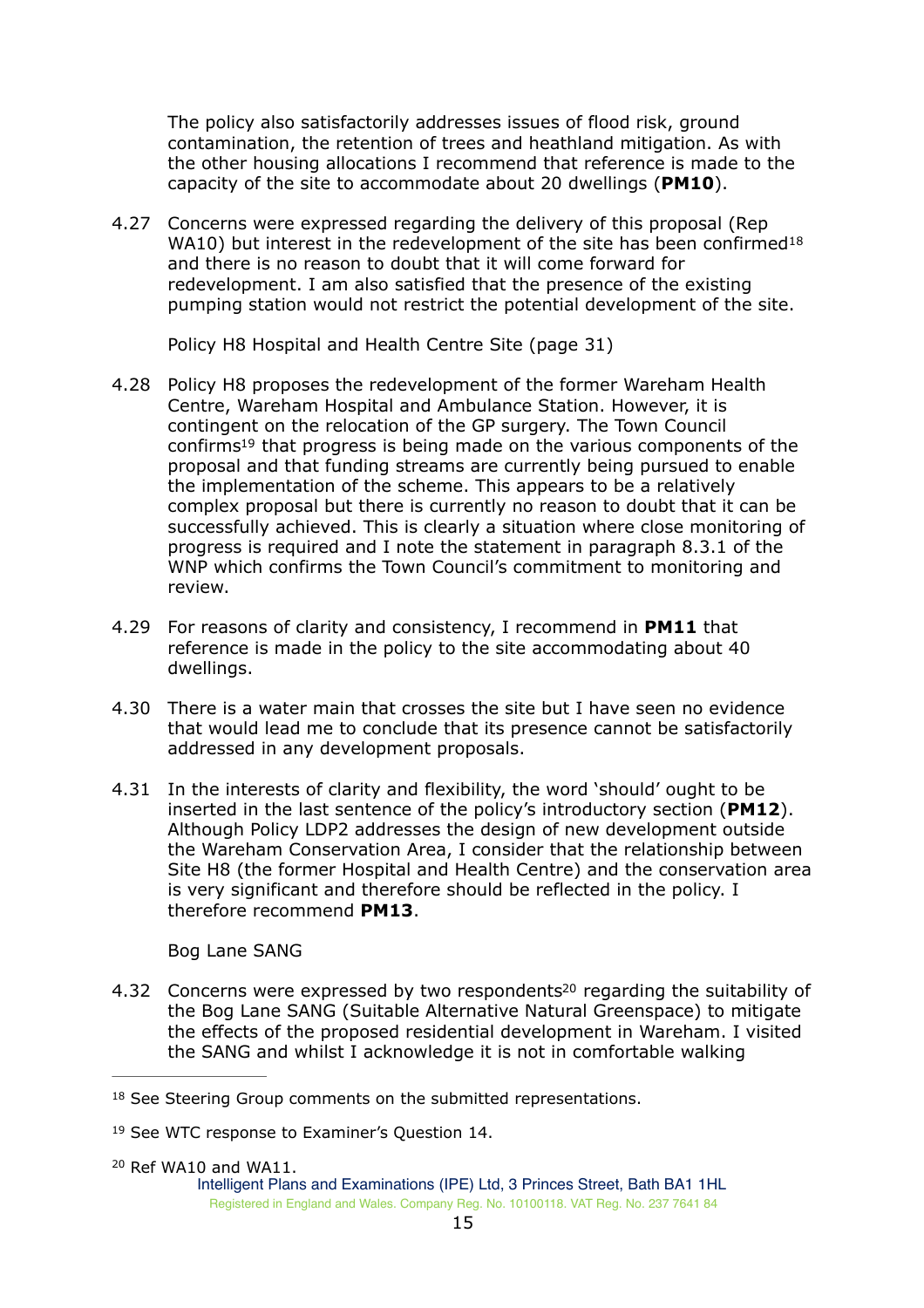distance from the town and North Wareham, it is nevertheless relatively easily accessible by car and cycle and is well signed. It provides an attractive location to visit. In circumstances such as is found at Wareham, the likelihood of identifying available and suitable SANG adjacent to existing or proposed development is slim. Therefore, I am satisfied that the Town Council's approach is justified and I note that there has been no objection from Natural England.

Policy H9 Settlement Boundary (page 33)

4.33 Policy H9 supports appropriate residential infilling within the settlement boundary, subject to a number of requirements. Such an approach accords with national advice (see NPPF chapters 5: Delivering a sufficient supply of homes; and 11: Making effective use of land) and is fully justified.

Policy H10 Parking Space (page 33)

4.34 I saw on my visit that there is a risk that the character and appearance of the historic town (particularly the Conservation Area) could be diminished by indiscriminate car parking. Whilst encouragement should be given to reducing the reliance on the car (thus in theory reducing the need for so much parking provision), I am satisfied that at the present time the Town Council is justified in seeking to secure dedicated parking spaces for new residential development within the Conservation Area.

Policy H11 Sandford Lane Employment Safeguarding (page 34)

- 4.35 Sandford Lane is the town's largest employment estate, and it is safeguarded for employment use in the adopted Purbeck District Local Plan Part One (Policy E: Employment and see also Table 2 in Section 6.5) and in the emerging PLP – Policy EE 1: Employment Land Supply. Paragraph 3.10.1 of the WNP confirms that the Town Council propose to amend the boundary of the Estate by excluding Dorset Council's Purbeck Connect centre. Dorset Council has objected to this boundary amendment, commenting that Sandford Lane is a strategic site and that therefore it is the responsibility of that Council to propose any boundary changes. Chapter 3 of the NPPF on plan-making makes it clear that issues of strategic importance should be addressed by strategic bodies and that neighbourhood plans should 'contain just non-strategic policies'[.21](#page-15-0)
- <span id="page-15-1"></span>4.36 In the WTC response to the Examiner's Question 16, it is acknowledged by the Town Council 'that Sandford Lane industrial estate is strategic in its importance'. Whilst I understand the reasoning behind the Town Council's suggested amendments (the removal of the Purbeck Connect centre and Everdene House from the identified employment area), I consider that a consistent approach across Dorset, which follows the advice in the NPPF, needs to be adopted in order that there is clarity and fairness in the decision-making process. Although in this instance the proposed changes could be considered relatively minor, they may nevertheless set an

<span id="page-15-0"></span> $21$  NPPF, paragraph 18. Intelligent Plans and Examinations (IPE) Ltd, 3 Princes Street, Bath BA1 1HL Registered in England and Wales. Company Reg. No. 10100118. VAT Reg. No. 237 7641 84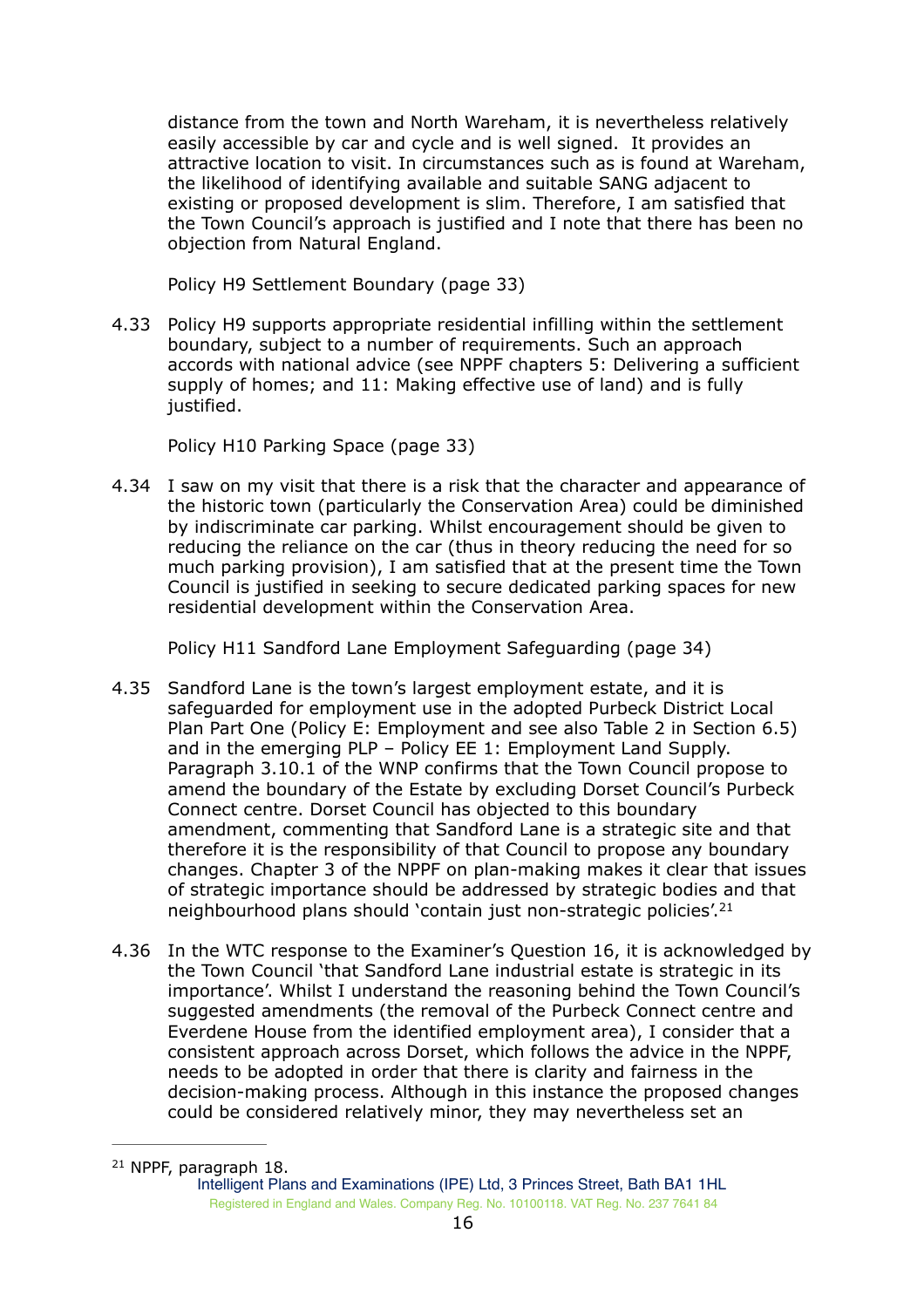unjustified and undesirable precedent, which could embolden other Parish/ Town Councils to propose changes that might not accord with the strategic aspirations of Dorset Council. To that end, I recommend in **PM14** that the boundary of the Sandford Lane Employment Estate is not amended (i.e. it continues to include the Purbeck Connect centre and Everdene House) and that the last sentence of paragraph 3.10.1 is deleted. The opportunity for the Town Council to seek the revision of the Estate's boundary is imminent, as part of the Dorset Council Local Plan preparation process.

4.37 Taking into account the proposed modifications, I am satisfied that national policies and advice have been heeded and that the other Basic Conditions have been met in the Housing and Development policies.

#### A Thriving Town Centre

4.38 The town centre is an attractive environment which the Town Council and the local community correctly wish to protect and further enhance.

Policy TC1 The Town Centre Boundary (page 38)

4.39 Policy TC1, regarding the Town Centre boundary, is more a statement of fact rather than a land use policy. In the interests of brevity and clarity Policy TC1 should be deleted and subsumed into Policy TC2 and I recommend accordingly in **PM15**. As a consequence, the subsequent TC policy numbering should be amended.

Policy TC2 Safeguarding Retail Provision in the Town Centre (page 39)

4.40 Policy TC2 provides support for appropriate retail provision in the Town Centre and as amended to incorporate Policy TC1 (see paragraph 4.39 above) meets the guidance in the NPPF. However, in the interests of clarity, the policy would benefit from including a cross-reference to the Policies Map and I recommend accordingly in **PM16**.

Policy TC3 Protecting Vitality and Viability of Carey Road Shops (page 40)

4.41 Carey Road Local Centre provides the main opportunity for shopping within the North Wareham area and as such the desire of the Town Council and the local community to ensure that it remains operational is well founded.

Policy TC4 Resisting Out of Town Retail Class A Floorspace (page 41)

4.42 I have not been made aware of any current proposals to provide further retail floorspace in the town. However, the Town Council is right to place the emphasis on retaining the existing vitality and viability of the Town Centre and the Carey Road Local Centre. Policy TC4 reflects the advice in chapter 7 of the NPPF (Ensuring the vitality of town centres) and I am satisfied that the policy is fully justified in these circumstances. However, the policy title on page 41 refers to 'Class A' floorspace which, from 1 September 2020, is no longer a statutory use class and is to be treated as new 'Class E'. I note the reference to the policy in the index (Contents,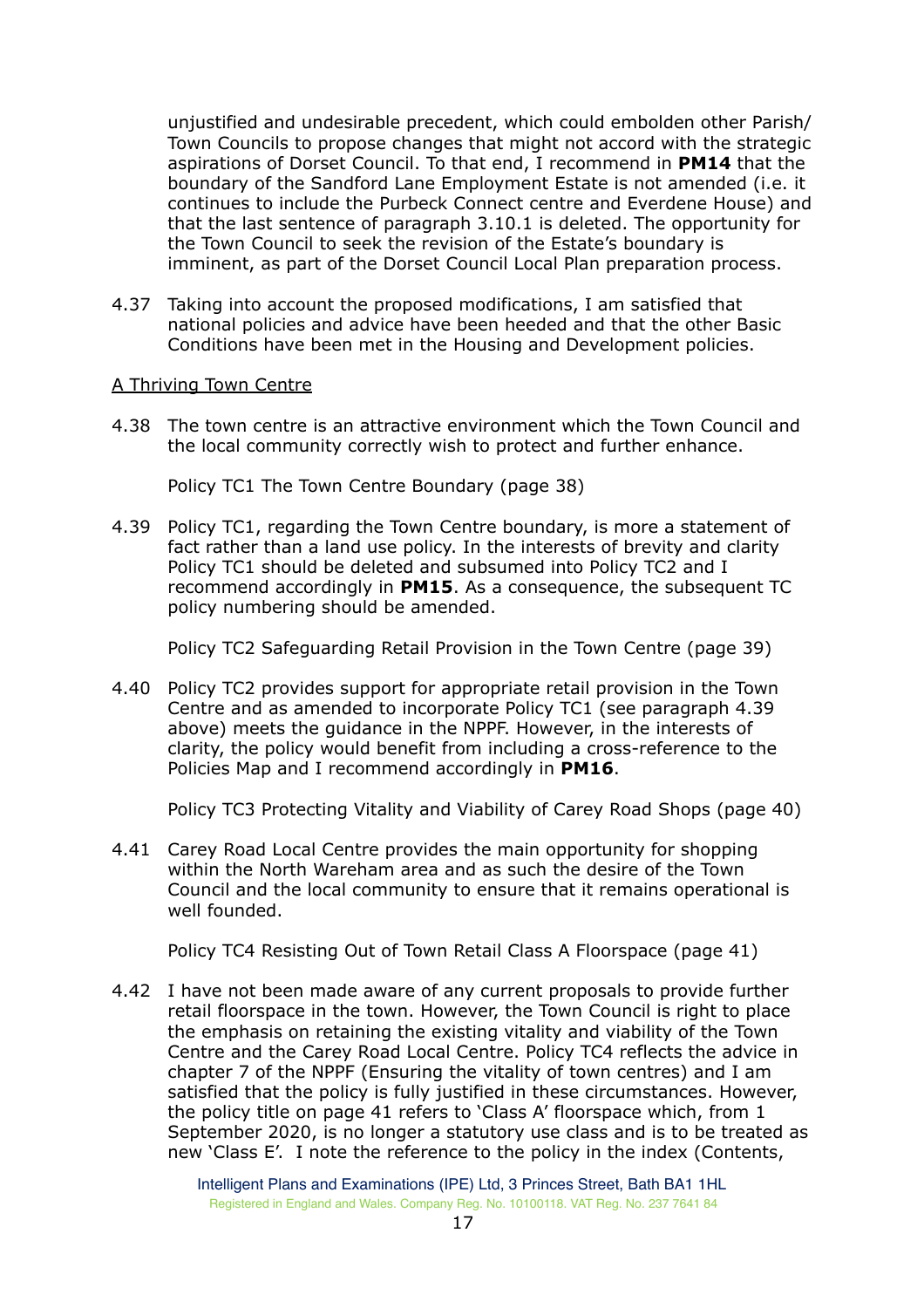<span id="page-17-1"></span>page iv) omits the out of date reference and the policy text itself correctly refers to new Class E. Therefore, I recommend that the erroneous reference in the policy title on page 41 should be deleted (**PM17**). [22](#page-17-0)

*Policy TC5 Maintaining and Enhancing the Public Realm (page 41)* 

4.43 The protection and enhancement of the public realm in the Conservation Area is an important aspiration (see NPPF chapter 16) and I agree that it can contribute towards maintaining the vitality and viability of the town centre. Policy TC5 is justified.

Policy TC6 Maintaining and Enhancing the Street Scene (page 42)

4.44 The contribution that the appearance of the town centre shopfronts make to the character of the town centre is significant. Whilst Policy TC6 could be considered to be unduly inflexible I consider that, in a location such as Wareham, such a rigid approach to maintaining and enhancing the street scene is justified and meets the advice on conserving and enhancing the historic environment in the NPPF (chapter 16). In any event I note the use of the word 'should' in the policy.

Policy TC7 Protecting Town Centre Car Parks and Garages (page 44)

- 4.45 Paragraph 4.7.3 confirms that many stakeholders consider parking within Wareham Town Centre to be adequate. Nevertheless, there are few opportunities to provide additional parking (for both residents and visitors) should demand increase. Therefore, the Town Council is keen to ensure that existing car parks and garage blocks are retained unless suitable provision can be made elsewhere. In the circumstances, this appears to be a justified approach.
- 4.46 As proposed to be modified, it is clear to me that the Town Centre policies will contribute to the achievement of sustainable development and meet the other Basic Conditions.

## A Pedestrian and Cycle Friendly Town

4.47 The promotion of walking, cycling and the use of public transport is a key national objective and it is clear that, in particular, the local community values foot and cycle links, including over the railway lines by Wareham railway station. Because of the significance of the level crossing to the local community, I start by addressing that issue.

The Pedestrian Level Crossing at Wareham Station

4.48 There is only one direct link for walkers and cyclists travelling between North Wareham and the town centre. About half of the town's population live on the north side of the railway, yet the schools, the main shops and the recreation and health facilities are on the south side. The route

<span id="page-17-0"></span><sup>22</sup> [Use Classes | Change of use | Planning Portal](https://www.planningportal.co.uk/info/200130/common_projects/9/change_of_use)

Intelligent Plans and Examinations (IPE) Ltd, 3 Princes Street, Bath BA1 1HL Registered in England and Wales. Company Reg. No. 10100118. VAT Reg. No. 237 7641 84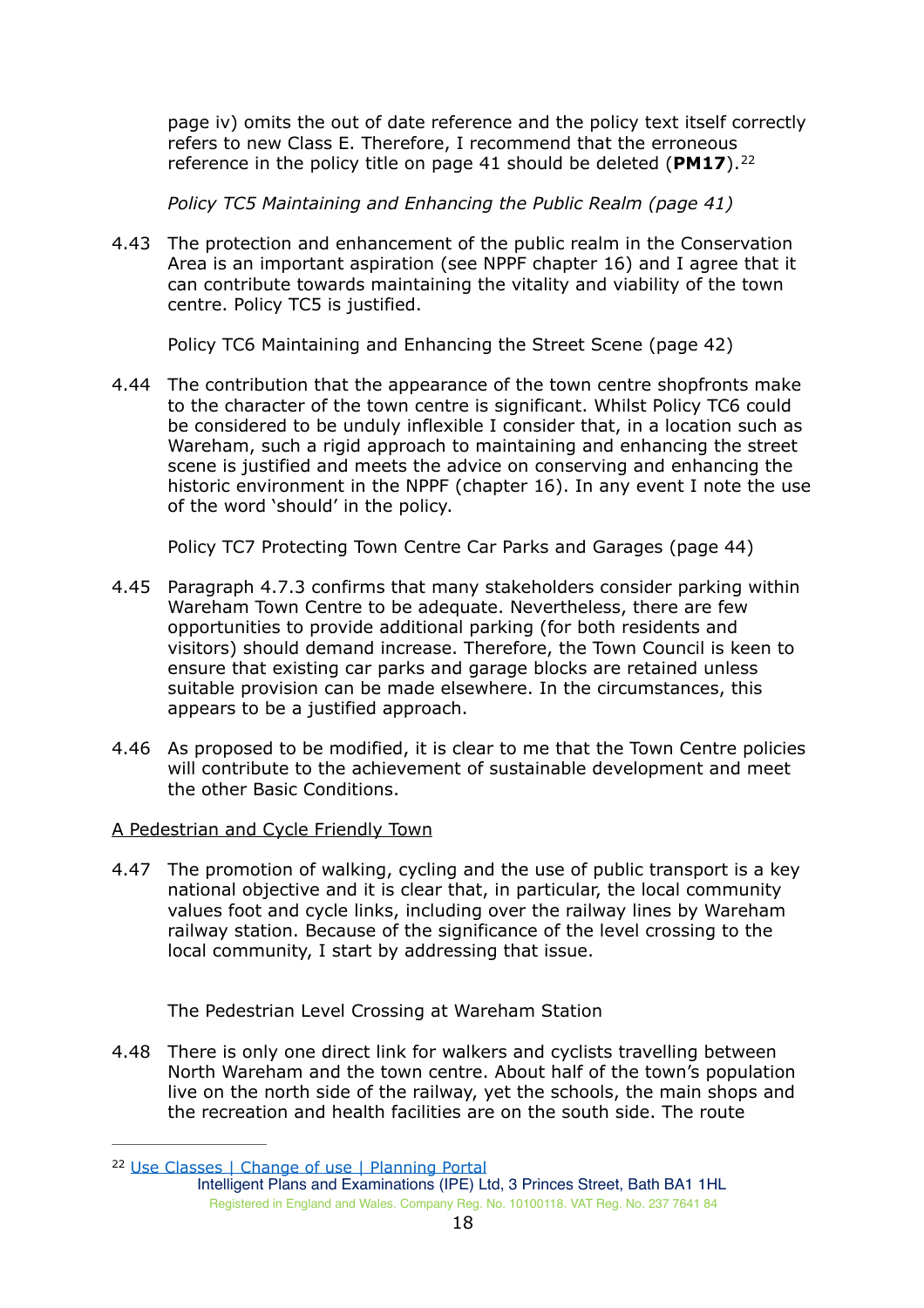includes the controlled pedestrian crossing immediately to the east of the railway station and at the time of my visit the crossing was being well used by walkers, despite the fairly lengthy time the gates were shut prior to a train arriving.

- 4.49 It is clear from the evidence submitted, including the Wareham Railway Crossing Briefing Paper (dated January 2020), that the retention of the pedestrian crossing over the railway has widespread community support and it is reasonable in every respect for the Town Council to reflect this support in the WNP. The Briefing Paper suggests that there are about 1,200 crossings made daily and it is confirmed that there has never been an accident or fatality at the crossing.
- 4.50 In the interest of safety and to remove the need to have a crossing gate controller, alternative proposals have been considered in the past, including the construction of a new ramped bridge, but this was rejected by Dorset County Council and the former Purbeck District Council. Consideration has also been given to several other options, including the provision of a ramped access to the existing footbridge; the provision of lifts at the station; the construction of a subway; the provision of automatic barriers; and a shared use footway/cycleway adjacent to the A351 Wareham by-pass.
- 4.51 No suitable option has been agreed and I note that the WNP (paragraph 5.1.3) confirms that, in part, this is because the station buildings and footbridge are listed buildings. I have not seen all the historical evidence on this issue but taking into account the views of the local community and the Town Council, my initial opinion is that any option involving significant construction works would be difficult to successfully achieve, particularly because in visual terms it would be difficult to integrate such significant development into the character of the locality whilst respecting the setting of the listed station.
- 4.52 Dorset Council, in response to my Question 1, has confirmed that a pedestrian/cycle route alongside the A351 is scheduled for commencement in Autumn 2021. However, I agree with the Town Council that this should not be seen as an alternative to the foot crossing at the railway station. It is a significantly longer route; it is not level; it would run beside the busy A351; and it would not cater for those with mobility impairments wishing to change platforms at the station.
- <span id="page-18-1"></span>4.53 The WNP confirms that one option could be to link the operation of barriers/gates to the signalling system. I understand that Network Rail has concluded that 'a safe automated solution is not available for this site'.<sup>[23](#page-18-0)</sup> It is suggested that there is a risk of pedestrians becoming trapped 'lineside' or being struck by a descending barrier. I have seen no evidence that quantifies these risks and at this stage the approach being advocated by the Town Council would seem to me to be an appropriate starting

<span id="page-18-0"></span><sup>&</sup>lt;sup>[23](#page-18-1)</sup> See Dorset Council's response to Examiner's Question  $1(d)$ . Intelligent Plans and Examinations (IPE) Ltd, 3 Princes Street, Bath BA1 1HL Registered in England and Wales. Company Reg. No. 10100118. VAT Reg. No. 237 7641 84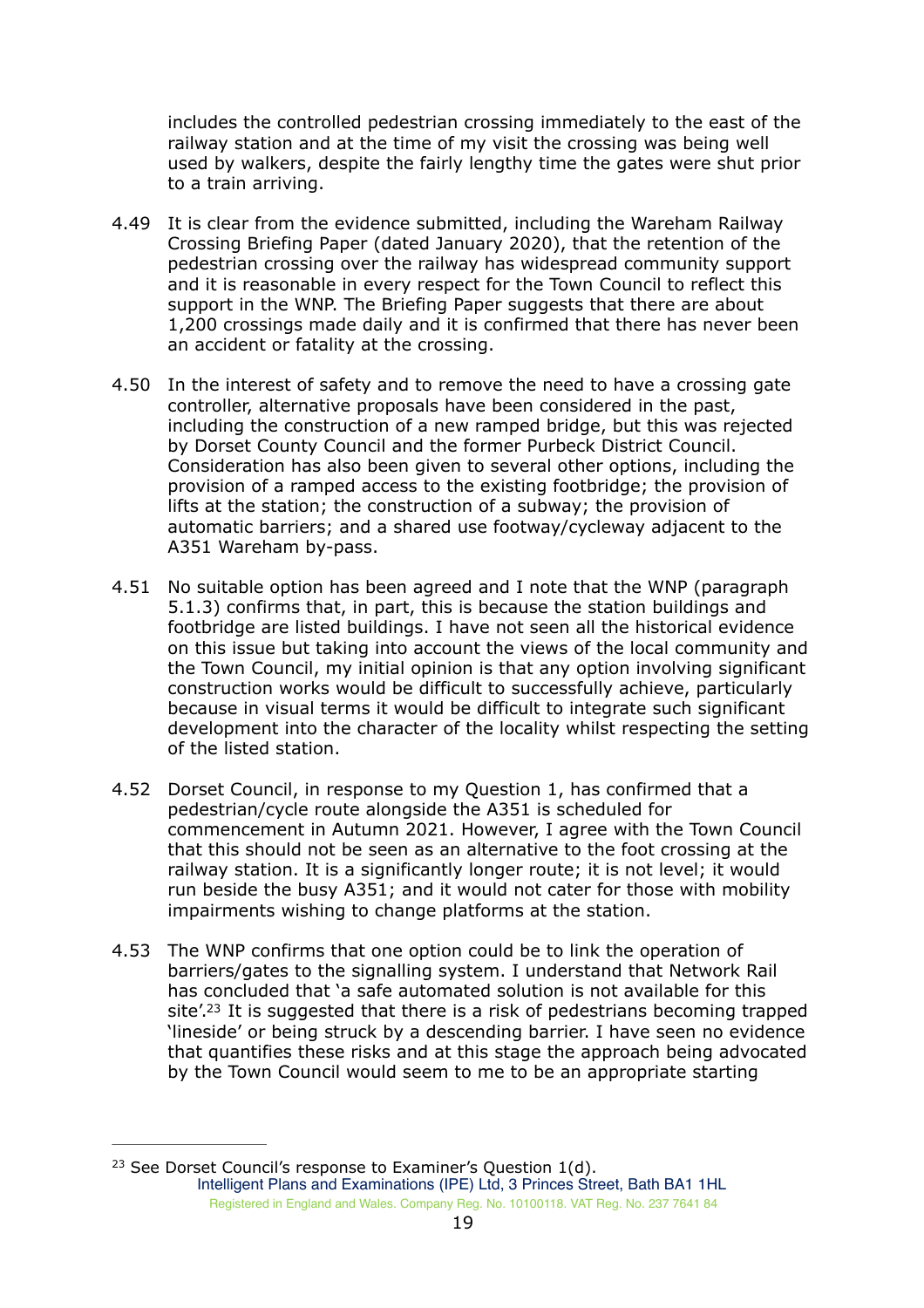<span id="page-19-5"></span><span id="page-19-4"></span>point. Such an approach would also appear to accord with the legal advice obtained by the Town Council. [24](#page-19-0)

- 4.54 I have seen no substantive evidence regarding the costs of retaining the existing foot-crossing, but I do note that the lease agreement between Dorset Council and Network Rail comes to an end in 2038. This would appear to provide ample time for further consideration of the issues involved and I note that the Town Council makes reference<sup>[25](#page-19-1)</sup> to meetings between Network Rail and Dorset Council (to discuss a technical solution to the issue) that were to have taken place last year but were cancelled because of the lockdown.
- 4.55 The Town Council has confirmed that Network Rail have been consulted a number of times regarding the level crossing<sup>[26](#page-19-2)</sup> but as far as I am aware no response has been submitted. The Government has announced an overhaul of the management of the railways and this may provide the opportunity for further consideration to be given to this issue.
- 4.56 It is against the background summarised above, that I have considered the policies in this chapter of the WNP.

<span id="page-19-7"></span><span id="page-19-6"></span>Policy PC1 Key Pedestrian and Cycling Routes (page 48)

- 4.57 Policy PC1 seeks the retention of the existing pedestrian and cycle routes (including the surface level crossing) and provides support for their improvement. Bearing in mind the need to travel sustainably  $27$ [,](#page-19-3) this is a reasonable approach to take.
- 4.58 Dorset Council, in their response to my Question 1, suggests amended wording to Policy PC1 which does not refer to the retention of the surface level crossing. Such a modification would not accurately reflect the reasonable aspirations of the Town Council and the local community, and (as I summarise in the paragraphs above) there is currently insufficient evidence to justify my recommending such a change.
- 4.59 It is also suggested by Dorset Council that the proposed pedestrian/cycle route alongside the A351 between North Wareham and the town centre should be identified on Figure 38, but that plan is purely informative and identifies *existing* pedestrian and cyclist routes. Also, it is not clear to me what the exact status of the proposal is, for example I have not been advised about any consultation about the route. On that basis I consider it to be a matter to be addressed in the first review of the WNP.

Policy PC2 Pedestrian and Cycle Routes Improvements (page 49)

<span id="page-19-3"></span><sup>[27](#page-19-7)</sup> NPPF, chapter 9. Intelligent Plans and Examinations (IPE) Ltd, 3 Princes Street, Bath BA1 1HL

Registered in England and Wales. Company Reg. No. 10100118. VAT Reg. No. 237 7641 84

<span id="page-19-0"></span><sup>&</sup>lt;sup>[24](#page-19-4)</sup> From Sasha White QC (dated 4 October 2018).

<span id="page-19-1"></span> $25$  Town Council's comments (dated 29 April 2021) on Dorset Council's response to Examiner's Question 1.

<span id="page-19-2"></span><sup>&</sup>lt;sup>[26](#page-19-6)</sup> See response to Examiner's Question 20.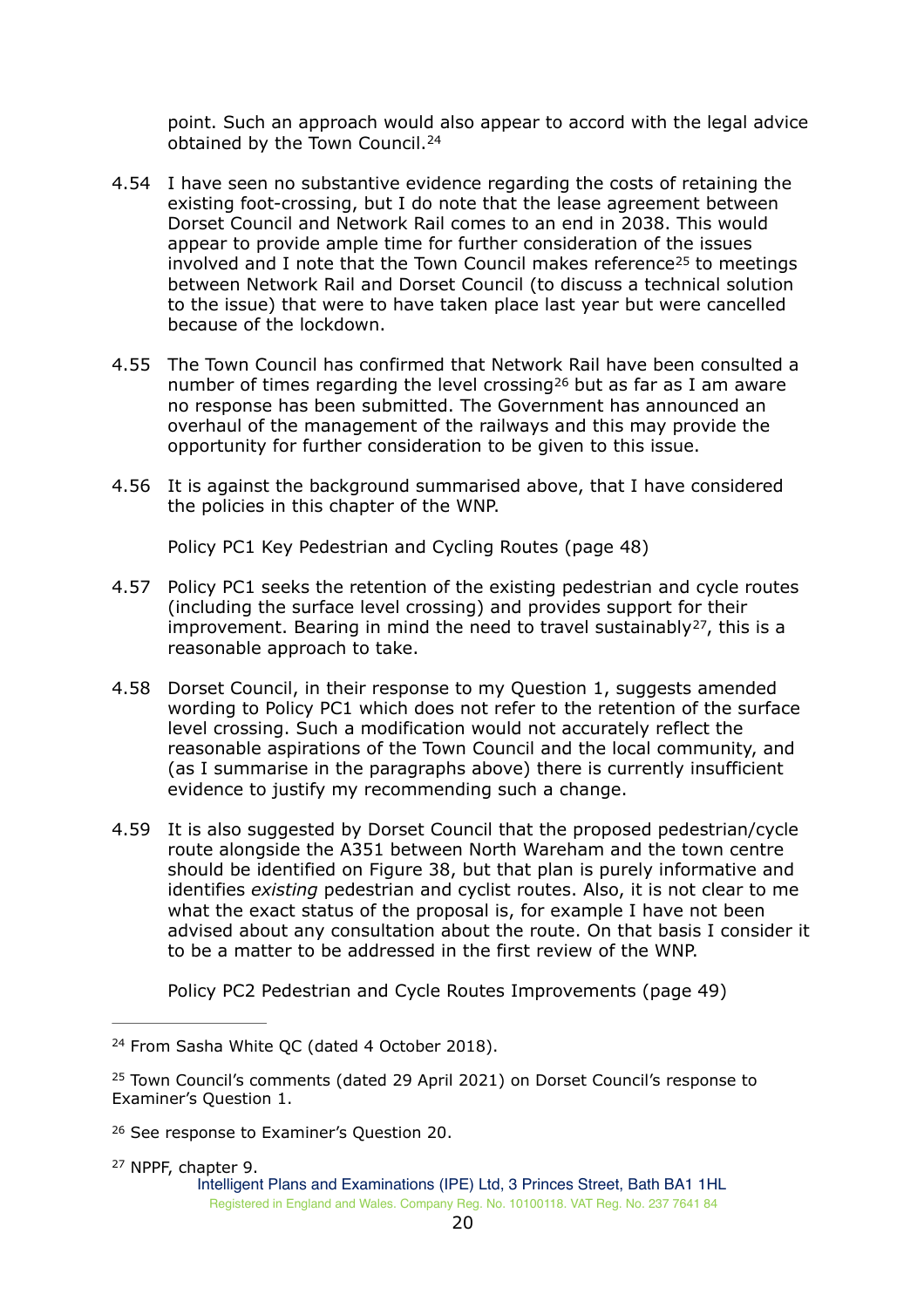4.60 Improvements to the identified pedestrian and cycle routes and associated infrastructure are set out in Policy PC2. They are reasonable expectations which it would be appropriate to fund through Section 106/Community Infrastructure Levy expenditure. Dorset Council suggested that the list should be prioritised<sup>[28](#page-20-0)</sup>, but this would remove an element of flexibility, which bearing in mind the significant potential costs of the proposed improvements, it would be prudent to retain.

<span id="page-20-2"></span>Policy PC3 Sustainable Transport (page 49)

4.61 Paragraphs 5.1.6 and 5.1.7 explain the objective of the Swanage Railway Company to restore the rail link between Swanage and Wareham and it is suggested in the WNP that, for ease of operation, the former bay platform on the north side of the railway station could be re-opened for use by trains between Swanage and Wareham. To that end, it is proposed to safeguard the use of the former platform (subject to the consideration of the sand lizard population). However, the policy implies to me that any sustainable transport use of the land would be supported. This in turn could have consequences for the use of the land by Swanage Railway. In order to clarify the situation, the Town Council has agreed that the policy should be re-worded, with a small amendment to paragraph  $5.1.7.^{29}$  $5.1.7.^{29}$  $5.1.7.^{29}$  I consider that this will add clarity and recommend accordingly in **PM18**.

<span id="page-20-3"></span>Policy PC4 Parking at Wareham Railway Station (page 50)

- 4.62 I saw on my visit that although there is parking at the railway station, this may not be sufficient to accommodate both local rail users and visitors who wish to travel on the Swanage Railway. In my experience, at certain times of the year, steam railways can generate significant levels of vehicular traffic. It is therefore prudent that the former sidings on the north side of the railway line (east of the station) are safeguarded for future parking use should they be declared surplus to operational requirements. Policy PC4 is therefore justified.
- 4.63 The objective of achieving a pedestrian and cycle friendly town is important in the interests of sustainability and conforms with national advice. As modified, the policies for a Pedestrian and Cycle Friendly Town meet the Basic Conditions.

Local Green Spaces and Community Facilities

Policy GS1 Protection of Local Green Spaces (page 54)

<span id="page-20-0"></span> $28$  In Dorset's Regulation 16 response (representation WA14).

<span id="page-20-1"></span> $29$  See response to Examiner's Question 21. Intelligent Plans and Examinations (IPE) Ltd, 3 Princes Street, Bath BA1 1HL Registered in England and Wales. Company Reg. No. 10100118. VAT Reg. No. 237 7641 84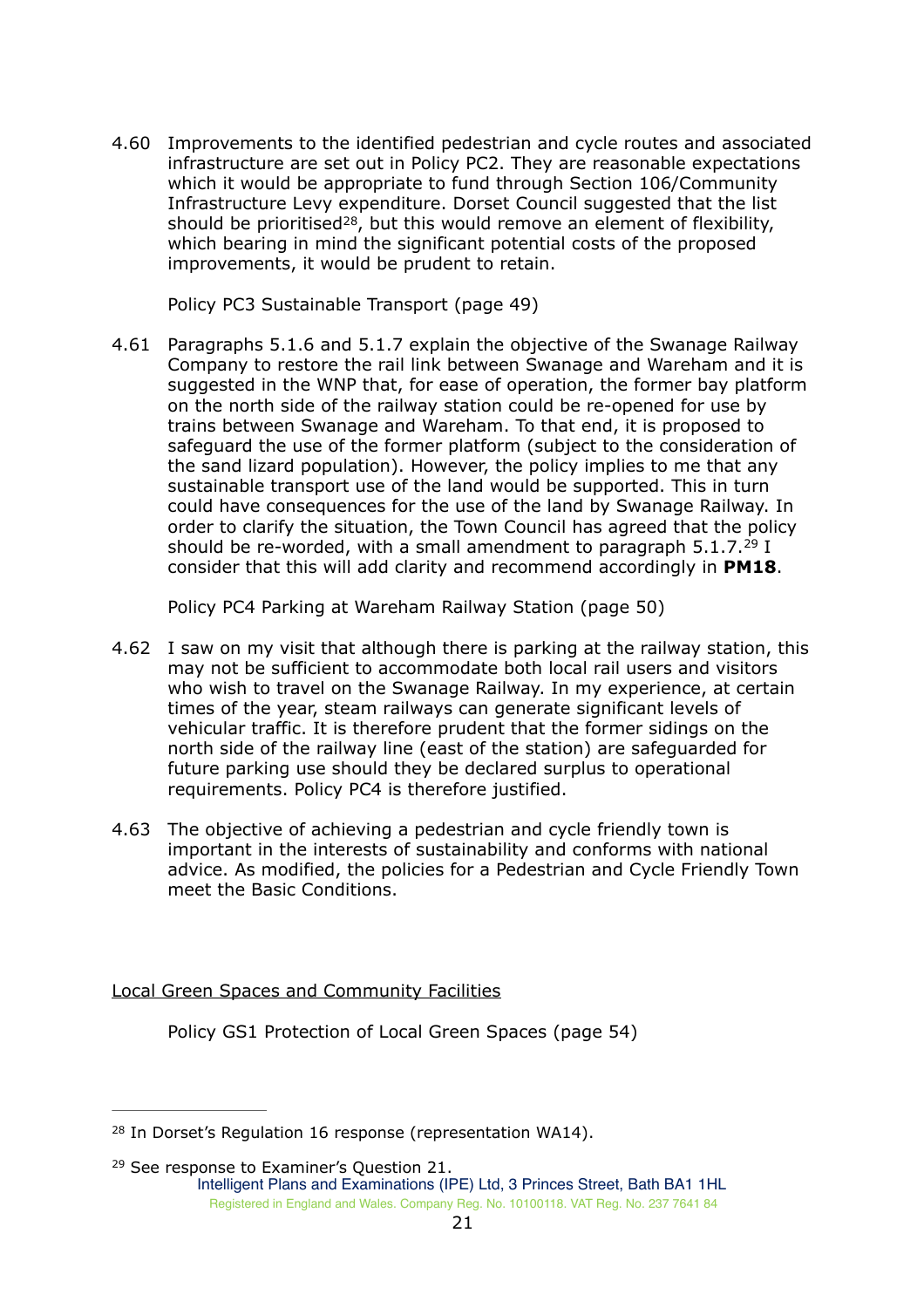4.64 A significant number of Local Green Spaces are identified in Policy GS1. Policy GS1 designates 15 Local Green Spaces (LGS) which are described in Figure 43 and shown on Figure 45 (page 54). The NPPF states that LGS should satisfy following criteria: LGS designation should only be used where the green space is:

a) in reasonably close proximity to the community it serves; b) demonstrably special to a local community and holds a particular local significance, for example because of its beauty, historic significance, recreational value (including as a playing field), tranquillity or richness of its wildlife; and c) local in character and is not an extensive tract of land.

- 4.65 I have visited these 15 sites and I recommend that, having regard to NPPF paragraphs 99-100, the guidance in the PPG and the Local Green Spaces Background Paper, 14 of the sites identified within the Policy (Sites A-N) should be designated as LGS in that they meet the criteria for designation.
- 4.66 However, with regard to the Castle Close garden (site O on Figure 45), which is in private ownership, it has transpired that the owners of this land had not been notified of the proposed designation. I therefore requested the Town Council to advise the owners about this proposed designation and to seek their comments.
- <span id="page-21-3"></span><span id="page-21-2"></span>4.67 The land-owners involved all objected strongly to the proposed designation and the Town Council subsequently requested withdrawal of thesite as a proposed LGS.  $30$  It is clear that sufficient regard has not been had to the advice in the PPG $31$  to enable these objections to be appropriately addressed at an earlier stage and, in any event, the site sits within the Wareham Conservation Area which already affords some additional protection. Taking all of this into consideration, I recommend in **PM19** the deletion of Local Green Space O (Castle Close garden).
- 4.68 Turning to the phrasing of Policy GS1, policies for managing development within a LGS should be consistent with those for Green Belts (NPPF paragraph 101). National guidance is that inappropriate development is, by definition, harmful to the Green Belt and should not be approved except in very special circumstances. Therefore, I shall recommend a modification of the policy to make it consistent with the management of development in the Green Belt (**PM19**).

Policy GS2 Proposed Health Care and Housing Hub (former Middle School site) (page 56)

4.69 Policy GS2 relates to the former Wareham Middle School site and proposes a new health care and housing hub for the town. The policy establishes the requirements for the development of the land, and I consider that

<span id="page-21-1"></span><sup>[31](#page-21-3)</sup> PPG Reference ID: 37-019-20140306. Intelligent Plans and Examinations (IPE) Ltd, 3 Princes Street, Bath BA1 1HL Registered in England and Wales. Company Reg. No. 10100118. VAT Reg. No. 237 7641 84

<span id="page-21-0"></span><sup>&</sup>lt;sup>30</sup> [combined-responses-to-lgs-consultation-210510-redacted.pdf \(dorsetcouncil.gov.uk\)](https://www.dorsetcouncil.gov.uk/planning-buildings-land/planning-policy/purbeck/neighbourhood-planning-purbeck/pdfs/in-progress/wareham/examination/combined-responses-to-lgs-consultation-210510-redacted.pdf)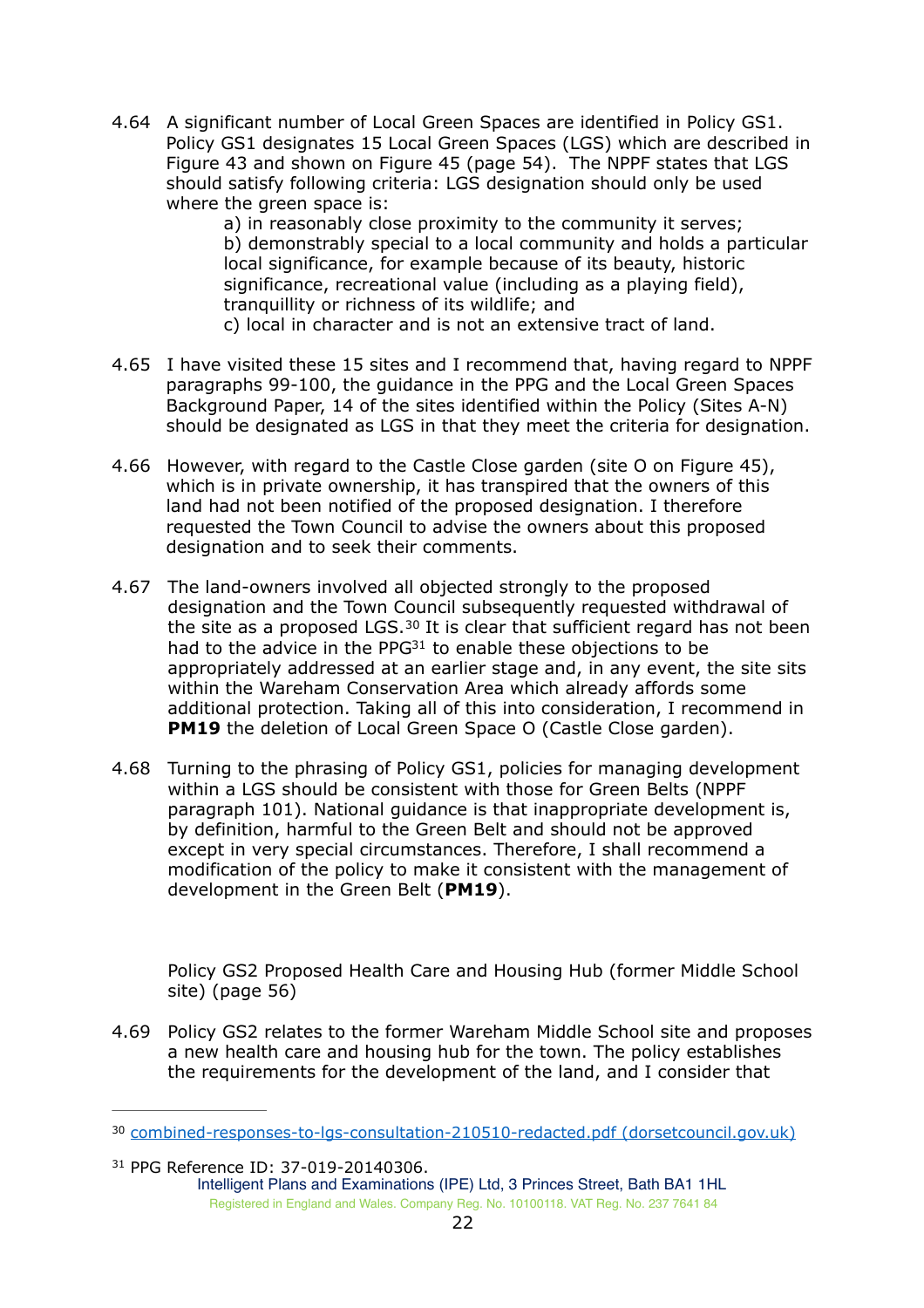they are all reasonable and justified. I note that neither Policy GS2 (Middle School site) or GS3 (Bonnets Lane site) stipulate the specific number of dwellings anticipated from each site. Rather the expectation is for the delivery of 100 units over the two sites. These two sites are included in the chapter that considers Community Facilities (rather than Housing) and paragraph 6.2.5 explains the aspirations of Dorset Council and Dorset Healthcare with regard to their development. This is clearly a relatively complex situation with a number of stakeholders involved and, on that basis, I consider it reasonable to refer only in the supporting text to the redevelopment of the two sites resulting in the net gain of at least 100 dwellings. This provides a small element of flexibility should it be found that a co-ordinated and cohesive approach to the implementation of the proposals is difficult to successfully achieve. I note, in the Town Council's response to my initial Questions, that significant work has already been undertaken with regard to implementing this proposal and there is currently no reason to doubt that the objectives of both Dorset Council and Wareham Town Council will be successfully achieved.

- <span id="page-22-1"></span>4.70 In the interests of clarity I agree with the Town Council<sup>[32](#page-22-0)</sup> that reference to a mix of residential uses should be specifically included in a bullet point, rather than in the introductory sentence. I recommend this modification in **PM20**.
- 4.71 The supporting text to the policy, in paragraph 6.2.5 refers to work being undertaken in phases as funding becomes available. Dorset Council has confirmed, however, that this is an inaccurate statement because the phasing would not be related to funding. It is therefore recommended that the text be modified accordingly (**PM21)**.
- 4.72 In the interests of clarity and to introduce greater flexibility, it is recommended that in the first sentence of the third paragraph of policy GS2 (which starts 'New development …') the word 'should' ought to be inserted before 'conform' (**PM22**).

Policy GS3 Proposed Affordable and Extra Care Housing (Bonnets Lane site) (page 58)

- 4.73 The Bonnets Lane site currently includes a local authority owned care home and day centre. These are important community facilities which it is anticipated will relocate to the former Middle School site, as set out in Policy GS2. The Bonnets Lane site is an important component in the fabric of the Wareham Conservation Area and it is right that emphasis should be placed on ensuring that any redevelopment is of a high design standard. In these circumstances it is appropriate that the starting point is the conformity of development with the stated principles of development, as set out in Policy GS3.
- 4.74 With recommended modifications PM19-PM21, the Town Council's approach towards local green spaces and community facilities has regard

<span id="page-22-0"></span><sup>&</sup>lt;sup>[32](#page-22-1)</sup> See response to Examiner's Question 19.

Intelligent Plans and Examinations (IPE) Ltd, 3 Princes Street, Bath BA1 1HL Registered in England and Wales. Company Reg. No. 10100118. VAT Reg. No. 237 7641 84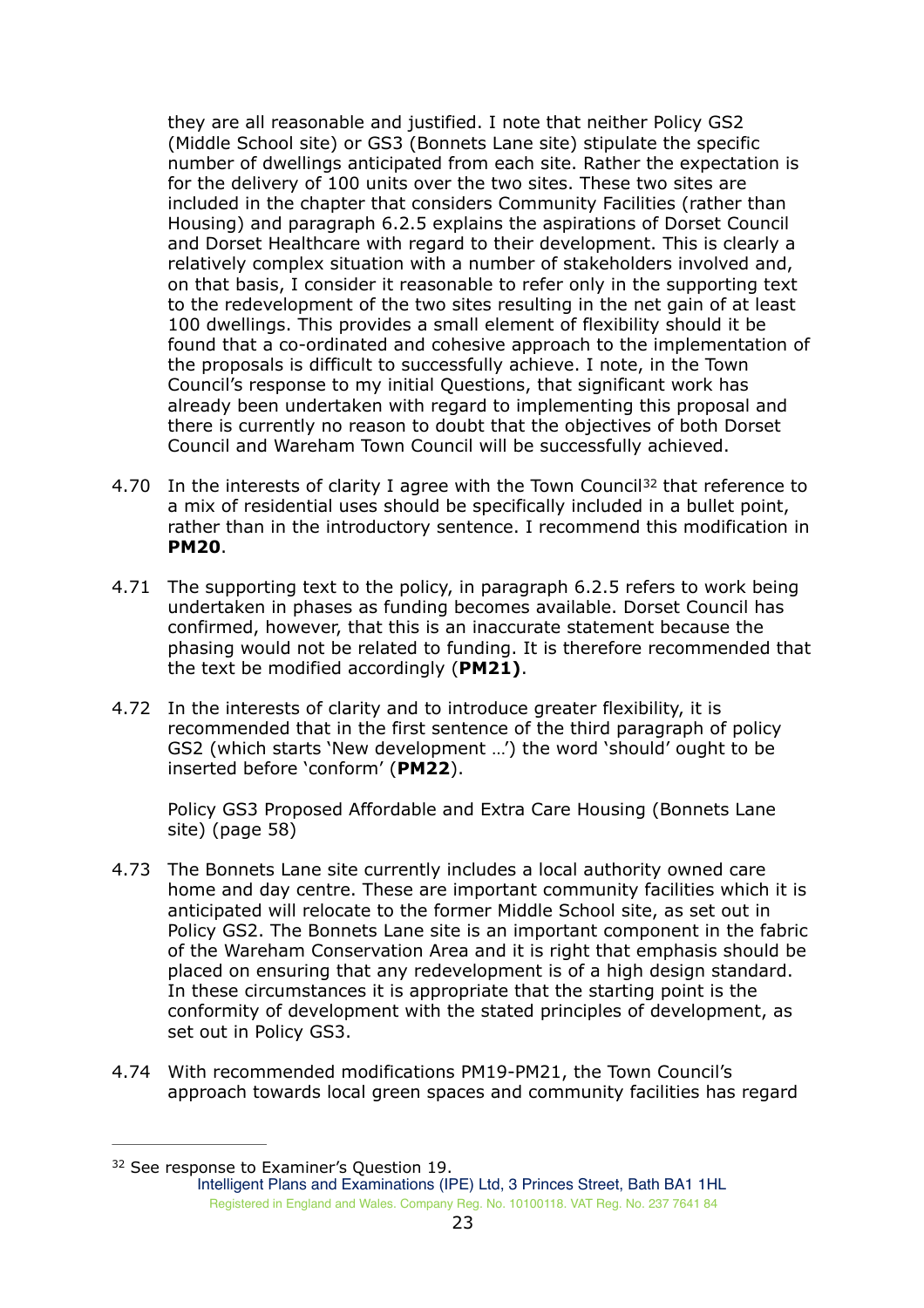to national policies and advice (for example in NPPF chapter 8) and meets the other Basic Conditions.

#### A Locally Distinctive and Sustainable Place

Policy LDP1 Design of New Development within Wareham Conservation Area (page 64)

- 4.75 It is one of the objectives of the WNP to protect local character and it is clear that local residents' value the strong character of the town and its setting. In the interests of clarity and completeness, it is recommended that in the fifth bullet point, relating to plot sizes, reference should be made to both widths and depths (**PM23**).
- 4.76 With regard to Dorset Council's suggestion to delete the reference to paving having to be natural stone, I note that in the Purbeck Townscape Character Appraisal (under 'Opportunities') it refers to replacing modern paving with more traditional materials in key locations. However, I agree that it may not always be desirable or feasible and therefore I recommend that bullet point 6 of the policy should be clarified by the insertion of the words 'where appropriate'. This is recommended in **PM24**.
- 4.77 I do not consider that any other potential changes to this policy are necessary to meet the Basic Conditions. In any event, I note that the policy only *supports* adherence to the listed criteria in the policy and there is no suggestion that it is mandatory that they are all met. In a location such as Wareham I consider it is reasonable for the Town Council to set out its high aspirations for the design of new development in this way.
- 4.78 I am satisfied that the content of Policy LDP1, as proposed to be modified, meets the Basic Conditions and that the policy will ensure that the historic environment is conserved and enhanced as set out in chapter 16 of the NPPF.

<span id="page-23-1"></span>Policy LDP2 Design of New Development outside Wareham Conservation Area (page 65)

- 4.79 The first bullet point in the policy specifically refers to the Seven Barrows Ancient Monument. Dorset Council confirms, however, that there are other relevant designated heritage assets[.33](#page-23-0) Therefore, I recommend in **PM25** that reference to designated heritage assets and their settings should be included in the first bullet point.
- 4.80 Dorset Council suggested (representation WA14) that the fifth bullet point should be amended with the deletion of references to 'walls, hedges or railings'. I consider that the appearance of public spaces is an important objective and having visited both the historic town and North Wareham I assess that the boundary treatment with regard to public space is an important consideration. NPPF chapter 12 confirms that development

<span id="page-23-0"></span><sup>&</sup>lt;sup>[33](#page-23-1)</sup> Dorset Regulation 16 response (representation WA14). Intelligent Plans and Examinations (IPE) Ltd, 3 Princes Street, Bath BA1 1HL Registered in England and Wales. Company Reg. No. 10100118. VAT Reg. No. 237 7641 84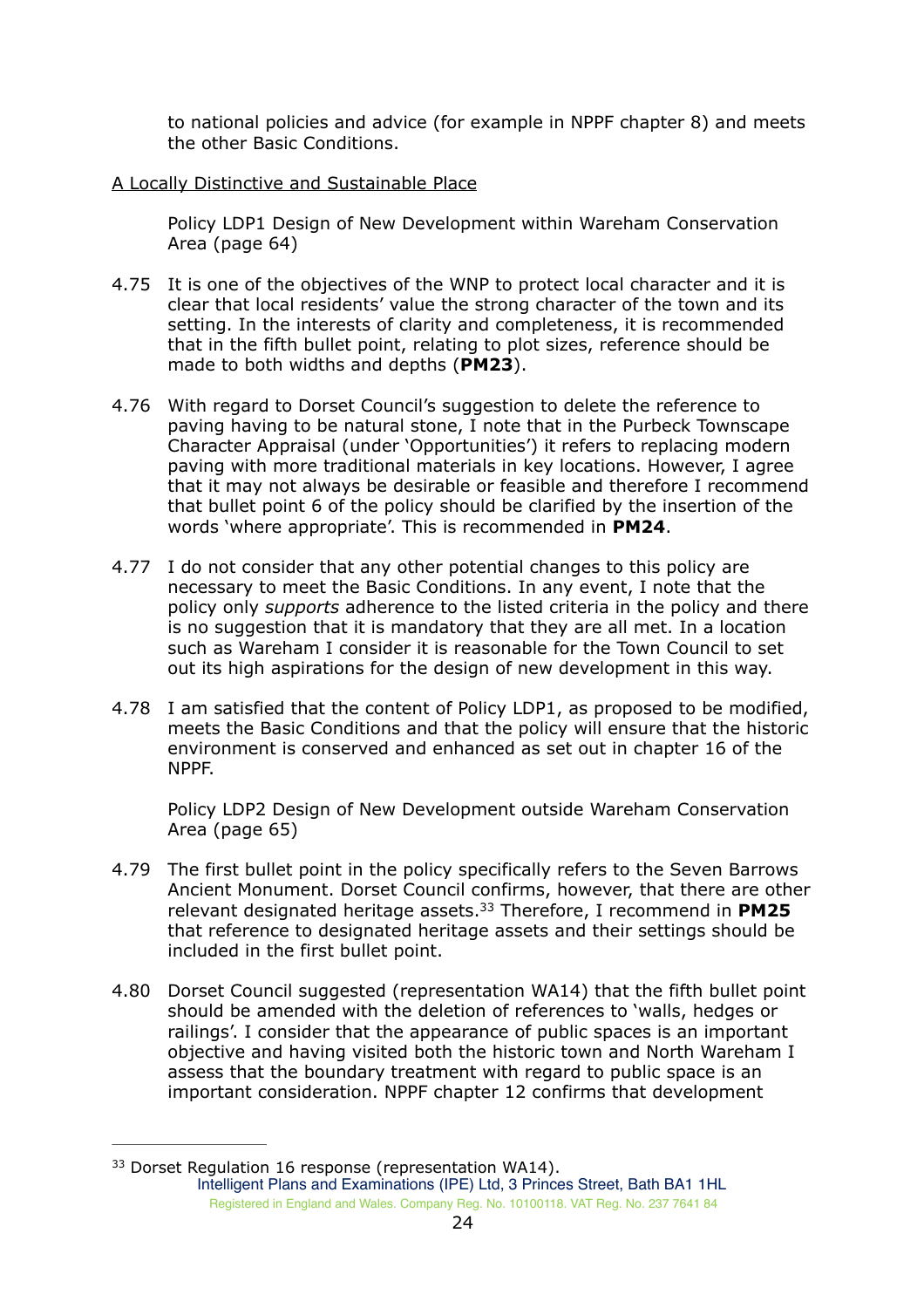should add to the quality of an area and be visually attractive. The Town Council's approach on this matter is justified.

LDP3 Sustainable Design (page 66)

- 4.81 Policy LDP3 clearly establishes the way in which new development should contribute to tackling climate change. However, in order to aid clarity, it is recommended that a footnote is inserted after the words 'recycling storage' (in the eighth bullet point of the policy) to refer to Policy 22 of the Bournemouth, Dorset and Poole adopted Waste Plan regarding waste from new development. This is recommended in **PM26**.
- 4.82 In the interests of flexibility, Dorset Council suggests the insertion of 'where practicable' in the fourth and seventh bullet points of policy LDP3 and I agree that this would provide an appropriate level of flexibility. **PM27** is therefore recommended.

LDP4 Wareham Station Approaches Enhancement Area (page 67)

- 4.83 In the interests of clarity, the fact that Wareham station is a grade II listed building should be confirmed in the policy. I therefore recommend **PM28**.
- 4.84 It is important that the distinctive character of Wareham is retained and the policies in the WNP will significantly contribute towards achieving that objective. As proposed to be modified, the policies for A Locally Distinctive and Sustainable Place will meet the Basic Conditions

#### *Key Projects, Monitoring and Review*

4.85 Chapter 8 clearly sets out the role of Wareham Town Council with regard to two key projects – Wareham station improvements and the delivery of the health and housing hub. It also commits the Town Council to undertaking the monitoring and review of the Neighbourhood Plan. Bearing in mind the potential changes to the Development Plan in the emerging PLP and Dorset Council Local Plan, it is important that there is sufficient flexibility in the monitoring process to accommodate any significant changes to the planning framework for the town. To that end, I recommend in **PM29** the insertion of the words 'at least' at the start of paragraph 8.3.3.

#### *Other Matters*

4.86 Dorset Council has identified a few minor points at the end of its representation WA14. They mainly relate to presentational matters which, although not of significant concern in terms of meeting the Basic Conditions, would add to the quality of the document. The Town Council may like to address these amendments as appropriate.

## **5. Conclusions**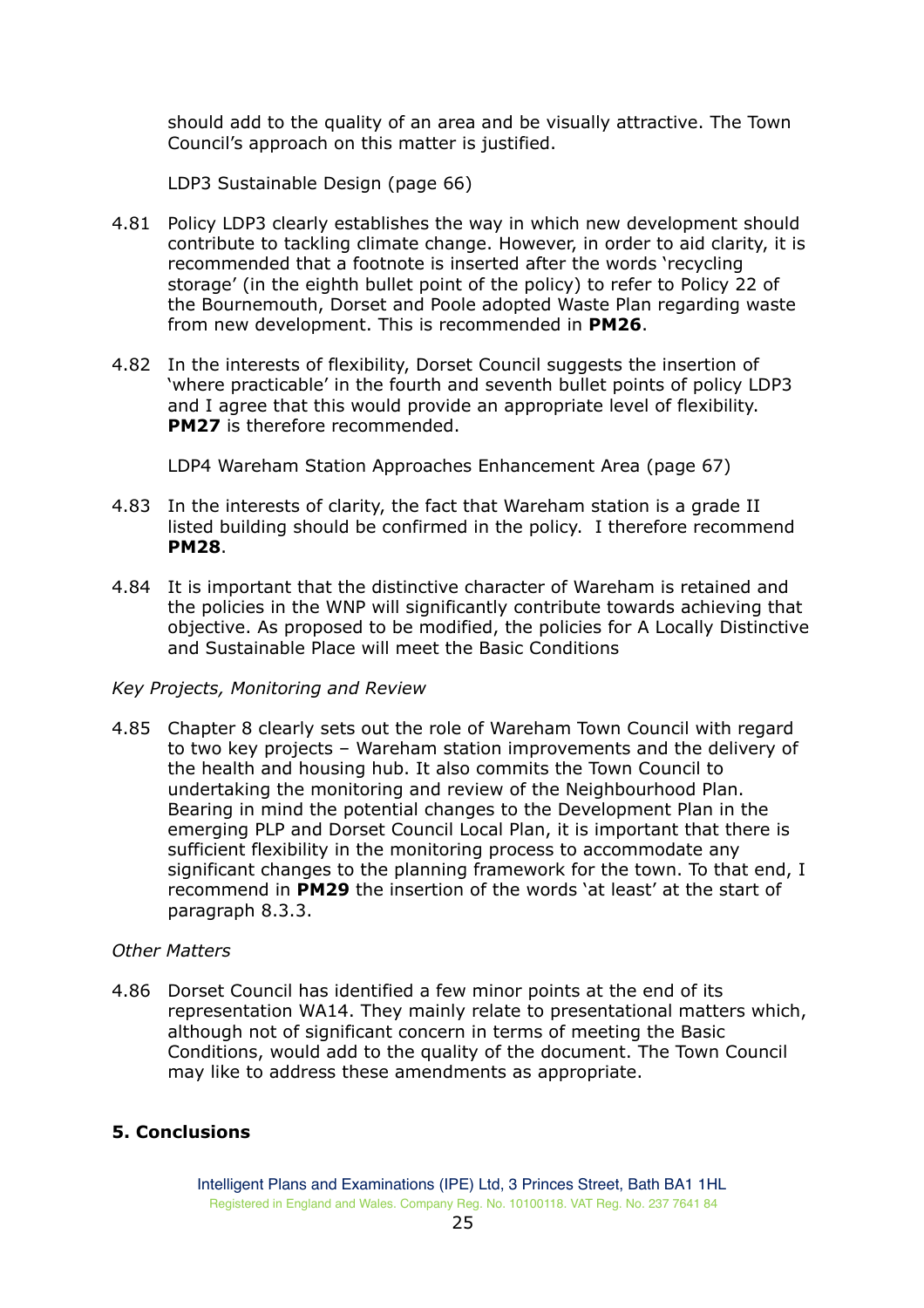## *Summary*

- 5.1 The Wareham Neighbourhood Plan has been duly prepared in compliance with the procedural requirements. My examination has investigated whether the Plan meets the Basic Conditions and other legal requirements for neighbourhood plans. I have had regard for all the responses made following consultation on the Neighbourhood Plan, and the evidence documents submitted with it.
- 5.2 I have made recommendations to modify a number of policies and text to ensure the Plan meets the Basic Conditions and other legal requirements. I recommend that the Plan, once modified, proceeds to referendum.

#### *The Referendum and its Area*

5.3 I have considered whether or not the referendum area should be extended beyond the designated area to which the Plan relates. I conclude that the WNP, as modified, has no policy or proposals which I consider significant enough to have an impact beyond the designated Neighbourhood Plan boundary, requiring the referendum to extend to areas beyond the Plan boundary. I recommend that the boundary for the purposes of any future referendum on the Plan should be the boundary of the designated Neighbourhood Plan Area.

#### *Overview*

- 5.4 The WNP is a very well presented document which is written in a clear style and which contains plans that are easily decipherable. It is evident that significant effort has been made to ensure that all interested parties have been given the opportunity to partake in the plan making process and consequently the resultant document is one that I consider appropriately reflects the land use aspirations of the local community.
- 5.5 Wareham is an important historic town at the gateway to the Isle of Purbeck and it sits within an attractive setting. I am confident that the WNP will assist in the protection of those qualities which are valued by local residents and visitors alike, whilst at the same time enabling appropriate development to take place. The Neighbourhood Plan, if made, will become an important component in the Development Plan and will contribute to providing a clear land use policy base for the area.

# David Hogger

Examiner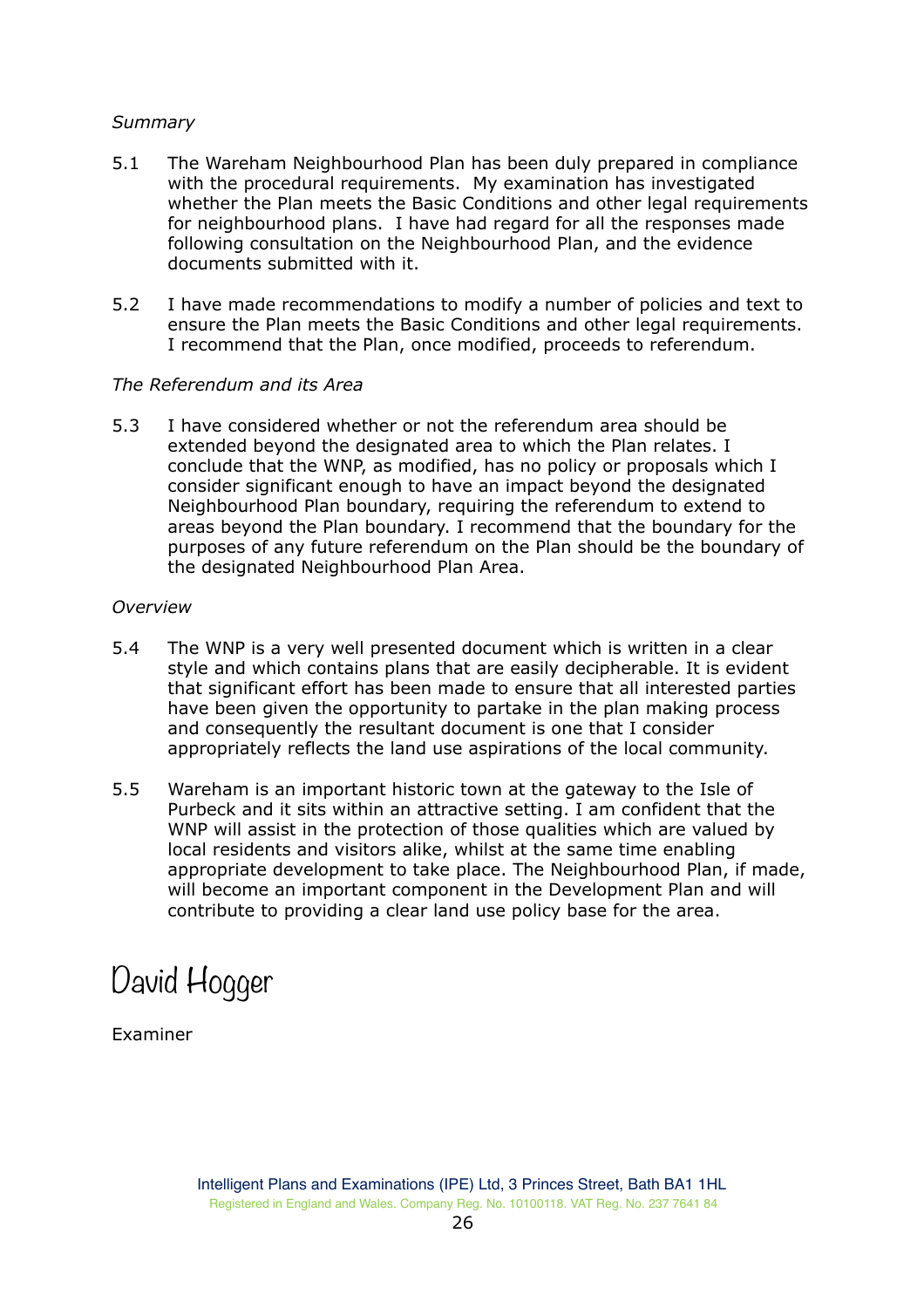## **Appendix: Modifications (29)**

|  | Note: Additions are shown in <b>bold</b> and deletions are show in strikethrough. |  |  |  |
|--|-----------------------------------------------------------------------------------|--|--|--|
|  |                                                                                   |  |  |  |

| <b>Proposed</b><br>modification<br>number (PM) | Page no./<br>other<br>reference              | <b>Modification</b>                                                                                                                                                                                                                                                                                                                                                                                                                                                                                                                                                                                                                                                                                                                                                                                                                                                                                                                                                                                                                                                                                                |
|------------------------------------------------|----------------------------------------------|--------------------------------------------------------------------------------------------------------------------------------------------------------------------------------------------------------------------------------------------------------------------------------------------------------------------------------------------------------------------------------------------------------------------------------------------------------------------------------------------------------------------------------------------------------------------------------------------------------------------------------------------------------------------------------------------------------------------------------------------------------------------------------------------------------------------------------------------------------------------------------------------------------------------------------------------------------------------------------------------------------------------------------------------------------------------------------------------------------------------|
| PM1                                            | Page 1<br>Paragraph<br>1.2.1                 | Insert new paragraph after 1.2.1 to<br>read:<br>The Neighbourhood Plan, once<br>made, will form part of the<br>development plan for the area,<br>alongside the adopted Purbeck<br><b>District Local Plan Part 1 and the</b><br><b>Minerals and Waste Plans, At the</b><br>time of the examination of this Plan,<br>a new Purbeck Local Plan has been<br>produced and is being examined.<br>The examination hearing sessions<br>into the soundness of that Plan took<br>place between July and October<br>2019 and the Inspector has<br>indicated that she is 'reasonably<br>satisfied that with Main<br><b>Modifications the Plan is likely to be</b><br>capable of being found legally<br>compliant and sound'. This 'new'<br>Local Plan, in turn, is expected to be<br>replaced by the Dorset Council Local<br>Plan in 2023. The Town Council has<br>worked with Dorset Council to<br>minimise any conflict between the<br>two plans, but should such conflict<br>arise, it will be the latest adopted or<br>'made' plan that will take<br>precedence in decision making.<br>Alter subsequent paragraph numbers. |
| PM <sub>2</sub>                                | Page 6<br>Paragraphs<br>$2.1.1$ and<br>2.1.2 | Relocate paragraphs 2.1.1 and 2.1.2 and<br>their 'Heading' to the start of chapter 3.                                                                                                                                                                                                                                                                                                                                                                                                                                                                                                                                                                                                                                                                                                                                                                                                                                                                                                                                                                                                                              |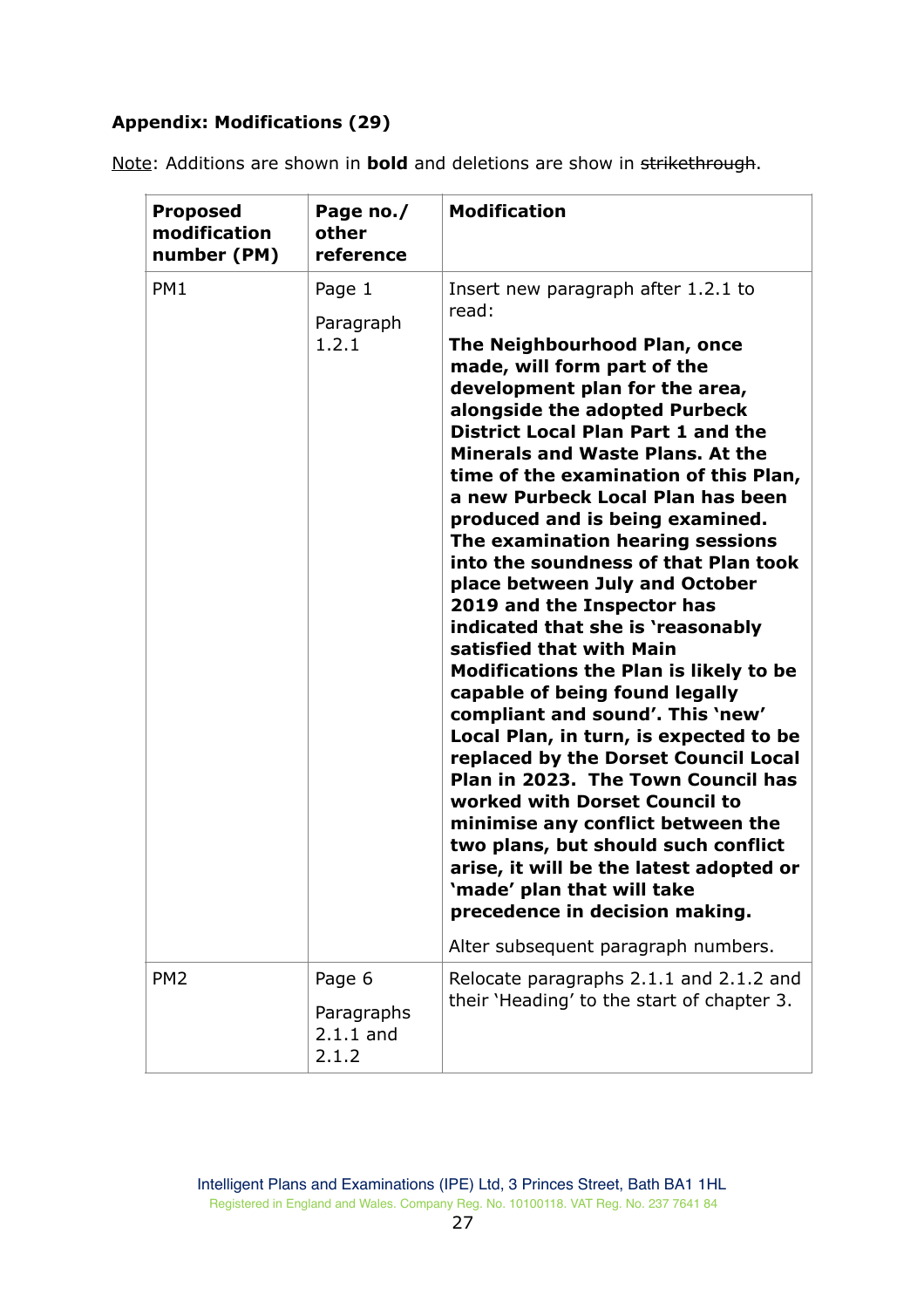| PM <sub>3</sub> | Page 12<br>Policy H <sub>3</sub>                   | Add the following words at the end of<br>the policy:<br>and subject to compliance with                                                                                                                                                                                                                                           |
|-----------------|----------------------------------------------------|----------------------------------------------------------------------------------------------------------------------------------------------------------------------------------------------------------------------------------------------------------------------------------------------------------------------------------|
| PM4             | Page 14<br>Paragraph<br>3.3.1                      | relevant heritage policies.<br>Modify third sentence at top of page 14<br>to read:<br>Within 400m of a protected heathland<br>site (SAC, SPA and Ramsar) residential                                                                                                                                                             |
| PM <sub>5</sub> | Page 15                                            | development<br>Modify the title of Policy H4 as follows:                                                                                                                                                                                                                                                                         |
|                 | Policy H4                                          | Nationally, European and Internationally<br>Important Wildlife Sites (including<br><b>Dorset heathlands and Poole</b><br>Harbour) and protected species and<br>locally important habitats.                                                                                                                                       |
| PM <sub>6</sub> | Page 16<br>Paragraph                               | In third sentence at the top of page 16<br>change the wording to read:                                                                                                                                                                                                                                                           |
|                 | 3.3.2                                              | This is strongly supported by the Town<br><b>Council</b> , and the boundary                                                                                                                                                                                                                                                      |
| PM7             | Page 17                                            | Modify last part to read:                                                                                                                                                                                                                                                                                                        |
|                 | Paragraph<br>3.3.2 (section<br>on<br>conservation) | Great weight should be given to these<br>assets' conservation and substantial<br>harm to their significance (which<br>includes any impact on their setting)<br>must be avoided. any harm to their<br>significance (including any<br>contribution made by their setting)<br>should require clear and convincing<br>justification. |
| PM <sub>8</sub> | Page 24                                            | Modify the first sentence to read:                                                                                                                                                                                                                                                                                               |
|                 | Policy H5                                          | The redevelopment of the southern part<br>of the Westminster Road Industrial<br>Estate for residential development<br>(about 30 dwellings) plus<br>employment, will be supported.                                                                                                                                                |
| PM <sub>9</sub> | Page 27                                            | Modify the first sentence to read:                                                                                                                                                                                                                                                                                               |
|                 | Policy H6                                          | The redevelopment of the industrial land<br>on the north side of Johns Road for<br>residential development (about 15<br>dwellings) will be supported                                                                                                                                                                             |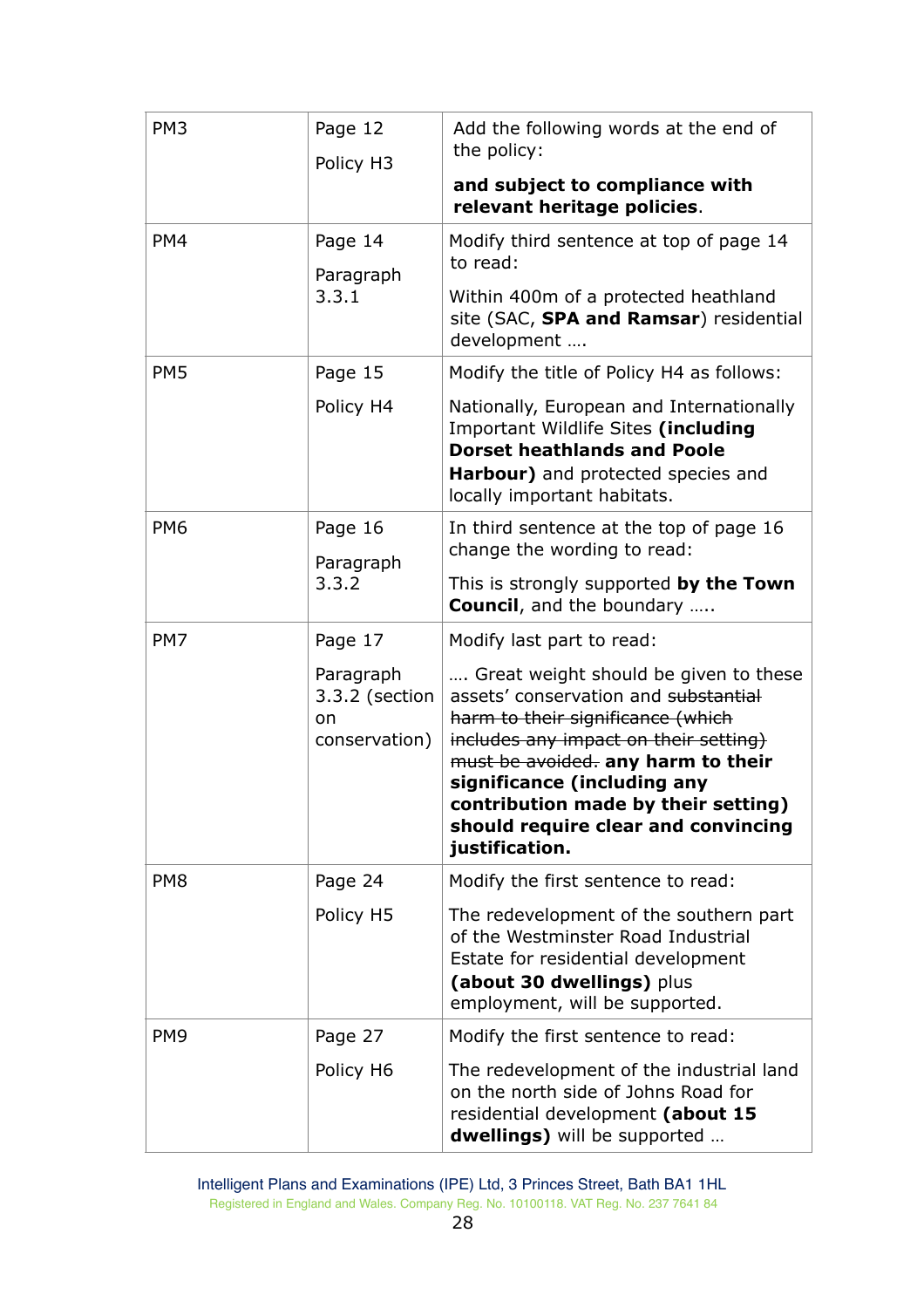| <b>PM10</b> | Page 29               | Modify the first sentence to read:                                                                                                                                                                                                     |
|-------------|-----------------------|----------------------------------------------------------------------------------------------------------------------------------------------------------------------------------------------------------------------------------------|
|             | Policy H7             | The redevelopment of the former<br>gasworks site and Autopoint garage site<br>for residential development (about 20<br>dwellings) will be supported                                                                                    |
| <b>PM11</b> | Page 31               | Modify the first sentence to read:                                                                                                                                                                                                     |
|             | Policy H8             | Provided that the GP surgery is<br>relocated, the redevelopment for<br>residential development (about 40<br>dwellings) of the former                                                                                                   |
| <b>PM12</b> | Page 31               | Modify the end of the last sentence of                                                                                                                                                                                                 |
|             | Policy H8             | the introductory paragraph to read:                                                                                                                                                                                                    |
|             |                       | And <b>should</b> conform with the following<br>principles of development (illustrated in<br>Figure 29):                                                                                                                               |
| <b>PM13</b> | Page 31               | Add a new final bullet point to read:                                                                                                                                                                                                  |
|             | Policy H8             | <b>Respect the setting of the</b><br>adjacent Conservation Area.                                                                                                                                                                       |
| <b>PM14</b> | Page 34<br>Paragraph  | Delete the last sentence of paragraph<br>3.10.1:                                                                                                                                                                                       |
|             | 3.10.1                | The western boundary of the                                                                                                                                                                                                            |
|             | Policies Map          | safeguarding area has been drawn to<br>exclude Dorset Council's Purbeck<br>Connect centre which caters for adults<br>with learning and physical disabilities<br>and may in the future become available<br>for residential development. |
|             |                       | Modify the Policies Map on page 20 so<br>that the safeguarded employment land<br>at Sandford Lane continues to include<br>the Purbeck Connect centre and<br>Everdene House.                                                            |
| <b>PM15</b> | Page 38               | Delete Policy TC1                                                                                                                                                                                                                      |
|             |                       | Subsequent Town Centre policy numbers<br>will have to be amended accordingly.                                                                                                                                                          |
| <b>PM16</b> | Page 39<br>Policy TC2 | Modify the first sentence of Policy TC2 to<br>read:                                                                                                                                                                                    |
|             |                       | Development within the Town Centre<br>(which is defined on the Policies<br><b>Map Inset 2)</b> will be supported if                                                                                                                    |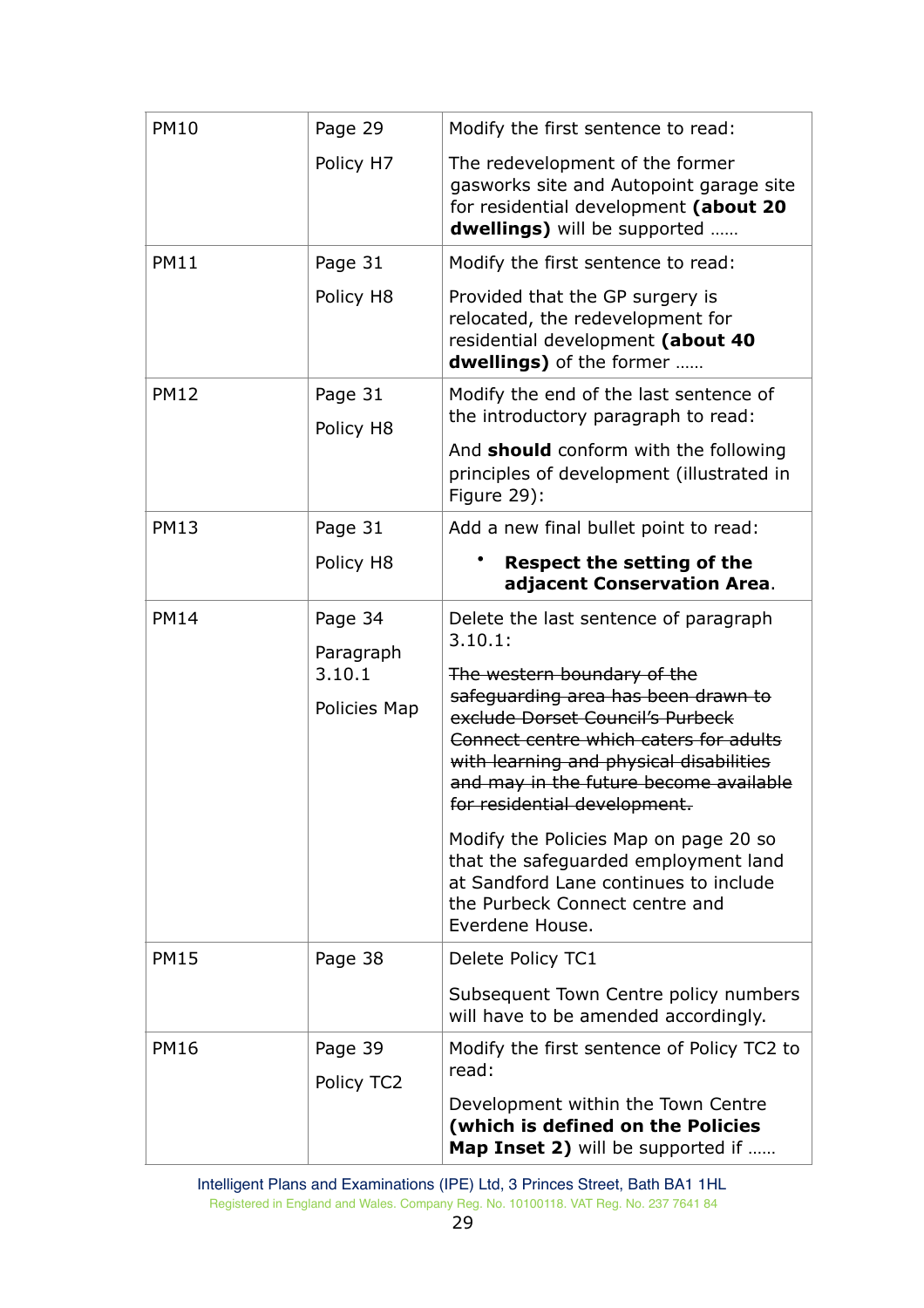| <b>PM17</b> | Page 41                     | Modify the title of Policy TC4 to read:                                                                                                                                                                                                                                                                                                    |
|-------------|-----------------------------|--------------------------------------------------------------------------------------------------------------------------------------------------------------------------------------------------------------------------------------------------------------------------------------------------------------------------------------------|
|             | Policy TC4                  | Resisting Out of Town Retail Class A<br>Floorspace.                                                                                                                                                                                                                                                                                        |
| <b>PM18</b> | Page 49<br>Policy PC3       | Modify first sentence of Policy PC3 to<br>read:                                                                                                                                                                                                                                                                                            |
|             | Paragraph<br>5.1.7          | The bay platform at Wareham Station as<br>indicated on the Policy Map, shall be<br>safeguarded for uses that support<br>sustainable transport possible future<br>use by trains to and from Swanage.<br>In the interim, uses that support<br>sustainable transport will be<br>supported provided they do not<br>compromise future rail use. |
|             |                             | Make a consequential revision to the text<br>of paragraph 5.1.7 to reflect the<br>modified policy.                                                                                                                                                                                                                                         |
| <b>PM19</b> | Page 53-54<br>Figure 43 and | Delete the Castle Close Garden site from<br>Figure 43.                                                                                                                                                                                                                                                                                     |
|             | Policy GS1                  | Delete site O (Castle Close Garden) from<br>Policy GS1 and Figure 45 (page 54).                                                                                                                                                                                                                                                            |
|             |                             | Modify the first sentence of Policy GS1 to<br>read:                                                                                                                                                                                                                                                                                        |
|             |                             | Development other than works to<br>preserve their recreational function and<br>openness will be strongly resisted will<br>only be considered in line with<br>national planning policy on Green<br><b>Belts</b> on the following protected Local<br>Green Spaces within the Town shown on<br>the Policies Map:                              |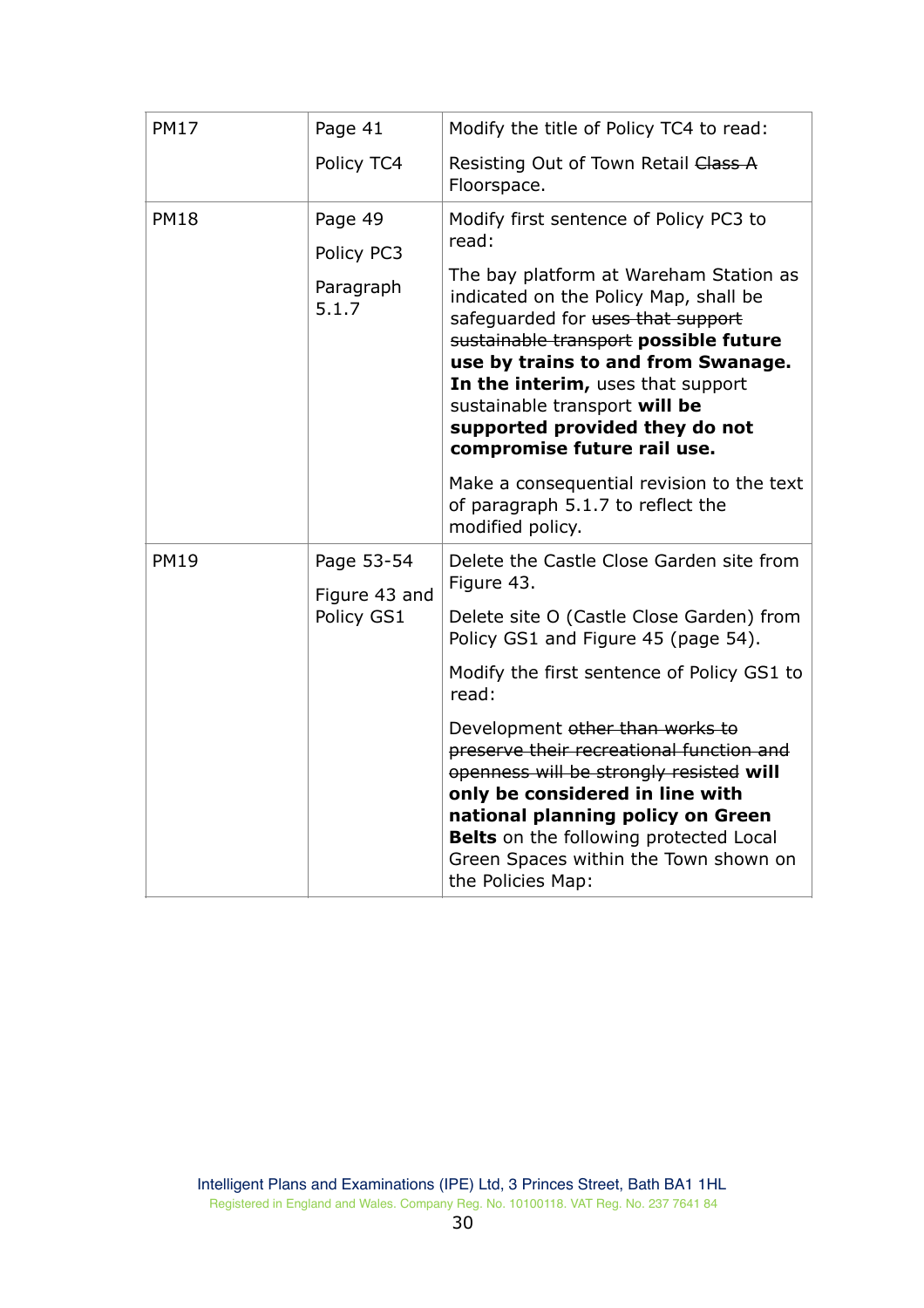| <b>PM20</b> | Page 56<br>Policy GS2 | Modify the start of the policy and insert a<br>new bullet point to read:                                                                                                                                                                                                                                                                                   |
|-------------|-----------------------|------------------------------------------------------------------------------------------------------------------------------------------------------------------------------------------------------------------------------------------------------------------------------------------------------------------------------------------------------------|
|             |                       | Development of the area of the former<br>Wareham Middle School buildings,<br>playgrounds and parking areas, as a new<br>HealthCare and Housing Hub for the<br>Town and surrounding area, which may<br>include extra care housing, key worker<br>housing, a care home facility and<br>affordable housing, will be supported<br>subject to the provision of: |
|             |                       | space for the relocated Wareham<br>GP Surgery and ambulance<br>Station, on the former Middle<br>School site with a view to<br>providing improved primary health<br>care facilities;                                                                                                                                                                        |
|             |                       | $\bullet$<br>residential uses catering for<br>health related needs and key<br>healthcare worker<br>accommodation, which may<br>include extra care housing, a<br>care home facility and/or<br>affordable housing;                                                                                                                                           |
|             |                       | sufficient parking space                                                                                                                                                                                                                                                                                                                                   |
| <b>PM21</b> | Page 55               | Modify the end of the second sentence to<br>read:                                                                                                                                                                                                                                                                                                          |
|             | Paragraph<br>6.2.5    | does not compromise the<br>development of the hub, which may be<br>undertaken in phases. which would<br>need to be undertaken in phases as<br>funding becomes available.                                                                                                                                                                                   |
| <b>PM22</b> | Page 58               | Modify the end of the second sentence to                                                                                                                                                                                                                                                                                                                   |
|             | Policy GS3            | read:<br>and <b>should</b> conform with the<br>following principles of development<br>(illustrated in figure 48):                                                                                                                                                                                                                                          |
| <b>PM23</b> | Page 64               | Modify the fifth bullet point to read:                                                                                                                                                                                                                                                                                                                     |
|             | Policy LDP1           | Buildings should articulate established<br>plot widths and depths to establish a<br>rhythm to the architecture in a street.                                                                                                                                                                                                                                |